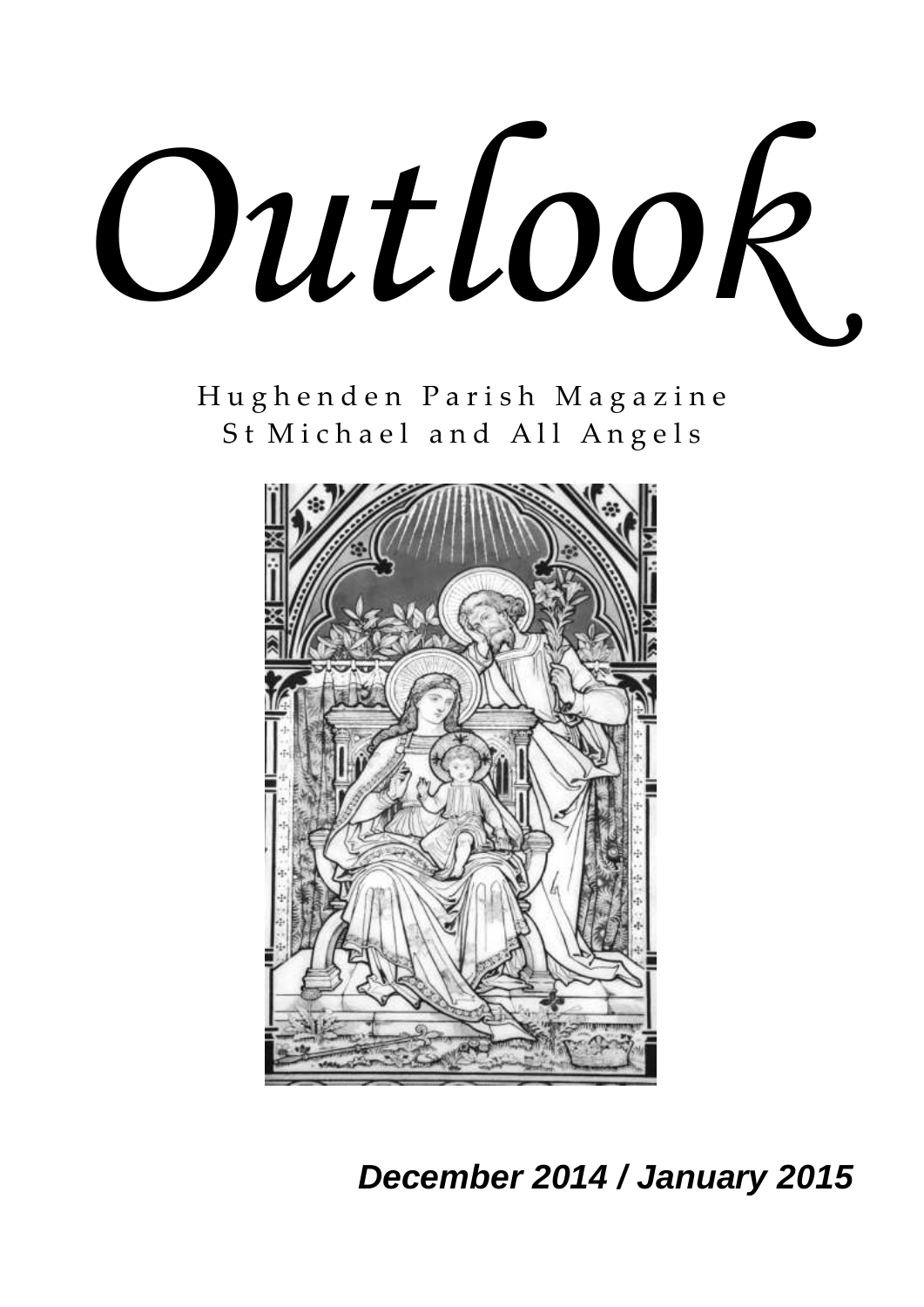### **Welcome to Your Church**

The fact that you are reading these words suggests that you are a new reader of this magazine. Either you are a newcomer to this area or you are a visitor.

If you are a visitor, we hope that you have enjoyed your visit to our church; that you have found it interesting, instructive and conducive to prayer. If you are going to be here at one of our regular service times, we hope that you will join us in the worship of God and we ask that you take our greetings back to your own church.

If you are new to this Parish, we bid you welcome and invite you to join us and share in the fellowship of God's family in Hughenden. This magazine gives details of the regular times of worship here. We hope that you will find something to meet your spiritual needs. The printed word is cold and remote and we would like to make personal contact with you, so please leave your name and address in the box at the back of the church.

Whoever you are who reads these words, may God bless you, sustain you and protect you, your family and friends, now and always.

#### **Grant us Lord, faith to believe and strength to do thy will**

\_\_\_\_\_\_\_\_\_\_\_\_\_\_\_\_\_\_\_\_\_\_\_\_\_\_\_\_\_\_\_

## *Outlook*

**Editorial team** Sylvia Clark

**Front cover picture** Alan Jaycock

Bob & Jane Tucker Christopher & Jane Tyrer **Printing Brian Clark and team** 

> Parish Website: www.hughendenparishchurch.org.uk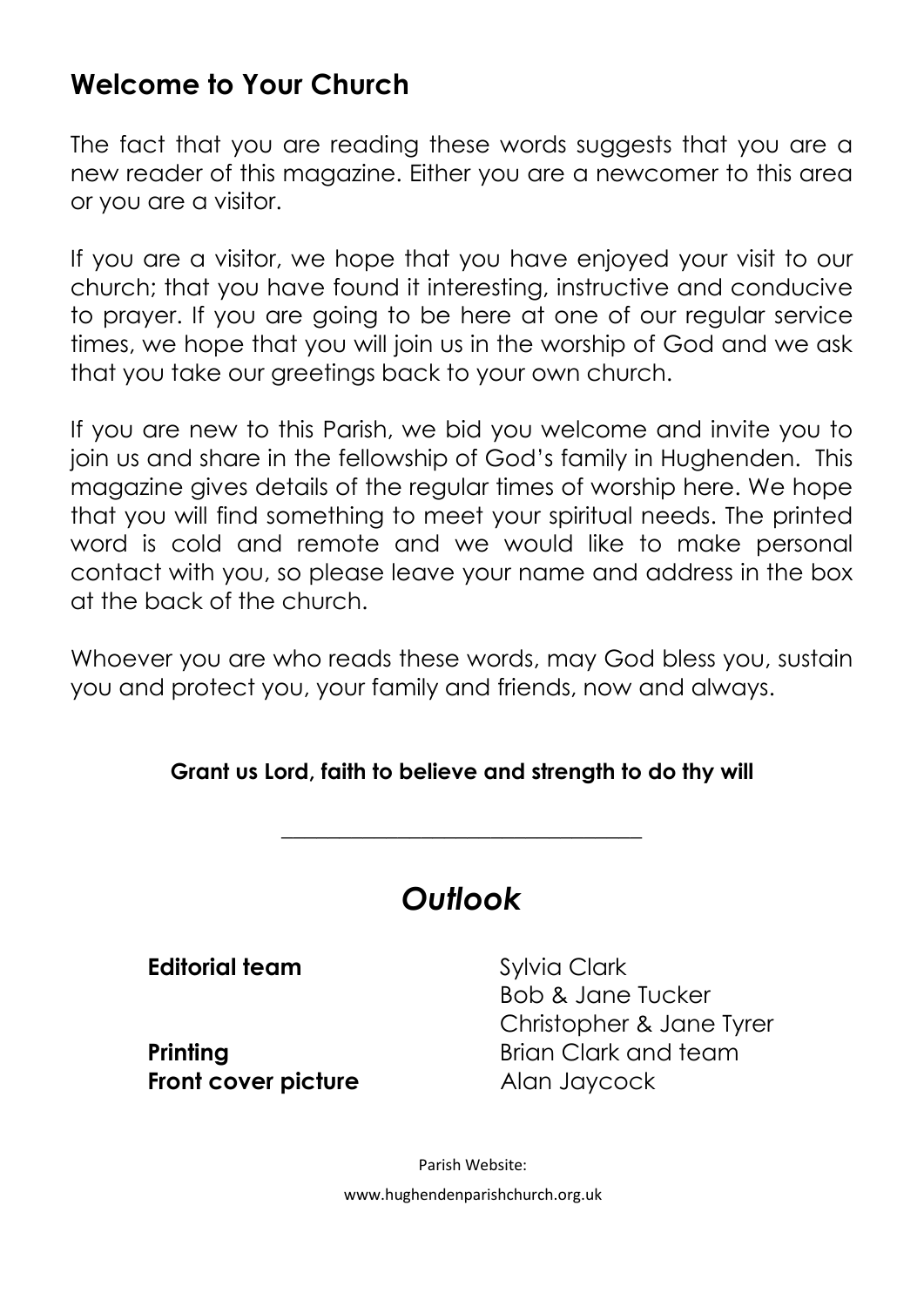# **December 2014/January 2015**

#### **Dear Readers,**

Another year almost gone; they seem to fly past as one gets older. Surely, one of the most



memorable things of this past year has been the TV programmes, the ceremonies and the stories of the First World War, the 'war to end all wars'. If only it had been. We, together with what seemed millions of other people, went to see the very moving and impressive artwork, 'Blood Swept Lands and Seas of Red' by the artist Paul Cummins, staged in the moat of the Tower of London. 888,246 ceramic poppies, each one representing a man or woman lost in that terrible war. I overheard a number of people voicing the sense of loss and the effects on the families left behind. This must be one of the most viewed and most memorable artworks ever to be produced.

We have seen recently on our TV screens and in the newspapers, pictures of the remarkable Rosetta spacecraft which has landed its Philae lander on a comet three million miles away. The ingenuity of man in developing the technology which allowed this little piece of metal to send pictures back to earth, is quite breathtaking. Simon's letter on the following pages also talks about our awesome heavens and all the stars and comets which move around our planet.

As we approach Christmas, we remember again the story of the couple who travelled to Bethlehem to be counted; the annual trip. We also remember the shepherds who followed a star and then later, the wise men who saw it shining over the stable where the Christchild lay. Together with my colleagues on the editorial team, we wish you all a very Happy Christmas and a blessed and peaceful New Year.



**Sylvia Clark Editor**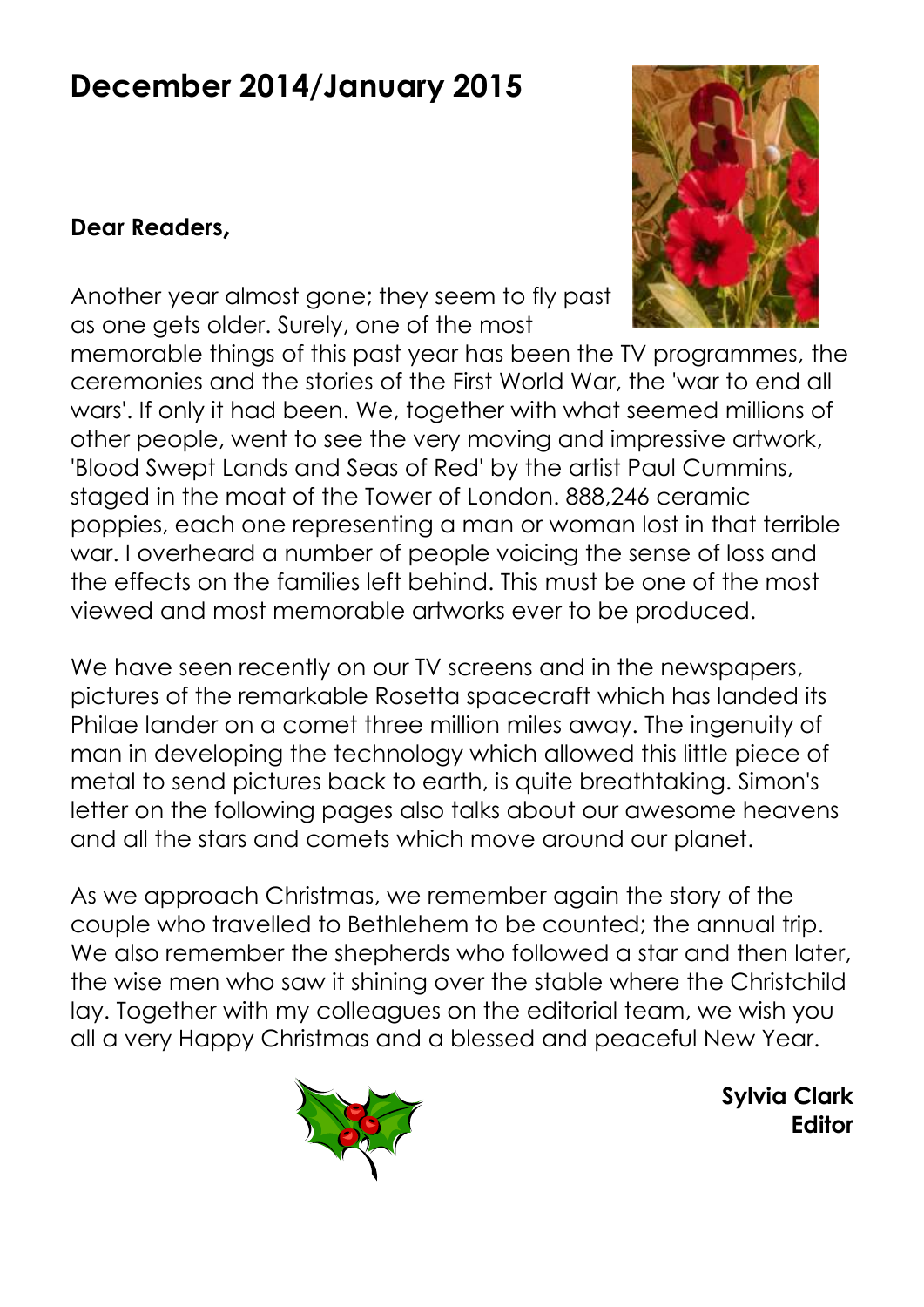### **From the Vicarage**

#### **December 2014**

We were lured into a false sense of security in October, which seemed to break all records for high temperatures at that time of year. The unseasonal weather just made it to November, Saturday 1st was the hottest beginning of November I could remember. Two days later things had changed. We went to Oxford on the Monday and I dressed as for the week before; it was freezing!

The return of 'proper' temperatures as we head for winter, I hope will bring with them those clear night skies when we can really start to see the stars. Although there is some light pollution here, (being stuck in the bottom of a valley, this affects the horizons) overhead the skies can be surprisingly clear. I don't know most of what I am seeing, but I can navigate myself around the sky with some basic knowledge. I love looking at the night sky; I love having my mind 'boggled'. Most of us are buried in the here and now and are concerned with the immediacy of our lives. It is a humbling and awesome experience to simply go outside on a starry night and look up.

We are literally seeing the past. The distances of space and time become unimaginable as we contemplate even the most local part of our own galaxy. Whatever we are going through now, whatever muddle our world is in (and it is in a really horrible muddle at the moment) is less than the smallest blink in the context of the vastness of the universe. I find it oddly comforting to reflect on our own situation, 'this too shall pass'.

I also find it a very spiritual experience; I know that I am not alone in this. As a Christian I do not believe that what I see in the universe is a matter of chance. I believe that it is there because it is meant to be there and that behind all things is the intelligent activity and purposes of God. The first five words of the Bible are simply 'In the beginning God made…' I am not being fundamentalist about this; I have no problem with understanding the age of the universe as being billions of years, but behind it all, behind all the cosmological theories of how it all got going, behind the big bang and all that, is God.

The Psalmist attempted to articulate this wonder when he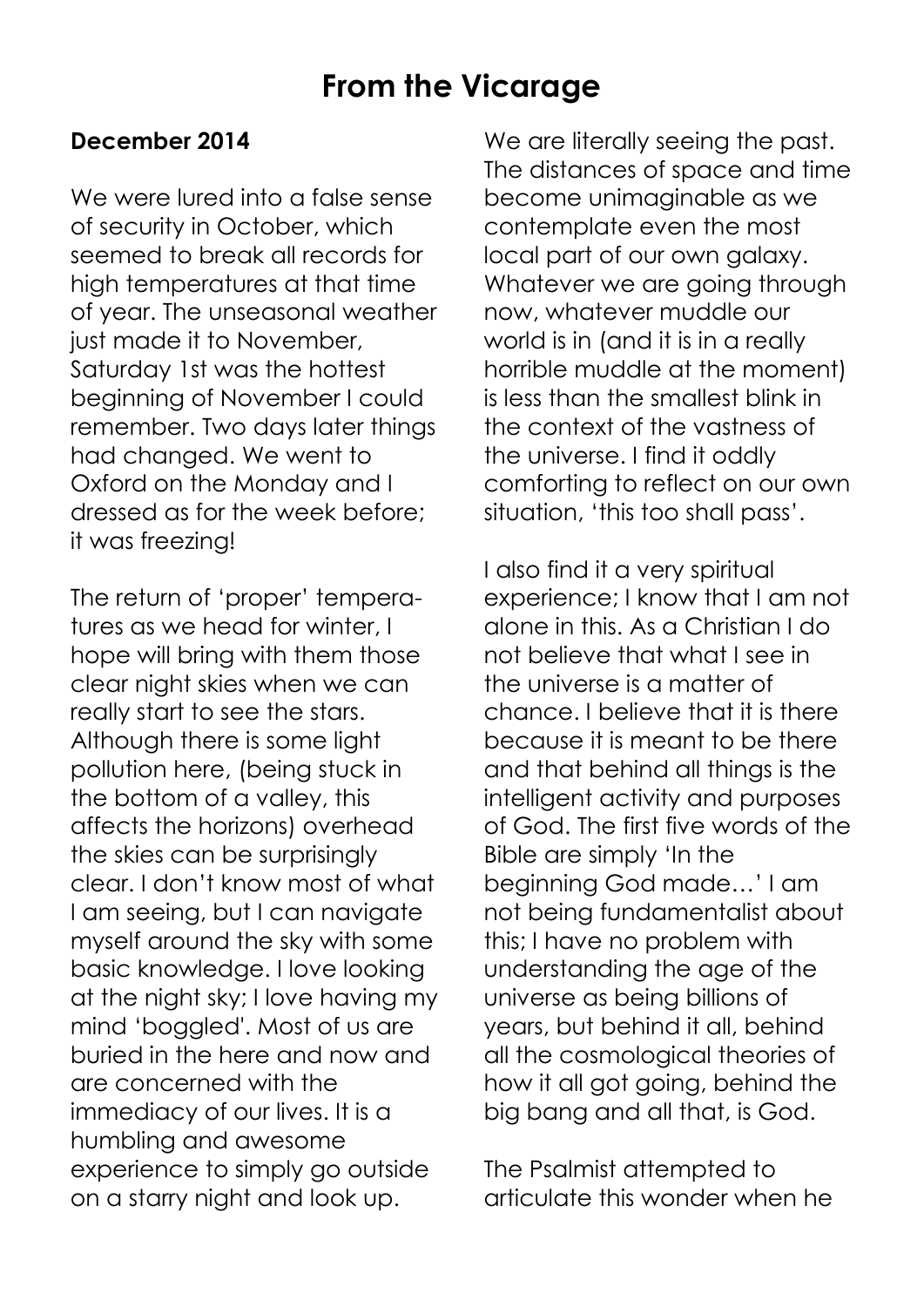wrote: 'The heavens declare the glory of God; the skies proclaim the work of his hands. Day after day they pour forth speech; night after night they display knowledge'. These are some of my favourite words in the Bible.It might be that when we stand under a night sky and feel so small and insignificant, God himself seems to be as remote and inaccessible as the stars in the sky. But this is not so. The mystery and wonder of the Christian message and perhaps why my smallness doesn't actually bother me, is that the God who caused the universe to be made has become a part of our 'smallness'. The letter to the Hebrews begins;'In the past God spoke to our forefathers through the prophets at many times and in various ways, but in these last days he has spoken to us by his son, whom he appointed heir of all things and through whom he made the universe'. At St Michael's our Christmas midnight communion begins with the words 'Welcome all wonders in one sight! Eternity shut in a span. Summer in winter, Day in night, Heaven in earth, and God in man.' I have come to love these words, they bring to my mind the wonder and beauty of the night sky, and say

to me 'God, who made all of that, has become one of us'. God in Christ becoming one of us, that's what we celebrate at Christmas. He knows our situation, our joys, our sadnesses, our struggles and our triumphs. And he loves us through it all. To be sure the birth of Jesus cannot stand alone; as I have said before in one of these letters, we see the whole purpose of his coming brought into focus when we remember his death and resurrection; God's love overcoming the sin, the evil and the pain of this world and triumphing. Christmas is not a sentimental thing. Over the cradle we see the shadow of the Cross, but it is cause for such celebration. Immanuel, God is with us!

I hope that all readers of *Outlook* are able to experience this wonder for themselves as we celebrate Christmas, the birth of God in man. And on Christmas night, if by any chance we are blessed with one of those clear, crisp winter nights, if you are able to, go outside, look up and enjoy a moment of wonder for yourself.

And also, as *Outlook* is not produced in January, a very happy New Year to you all as well.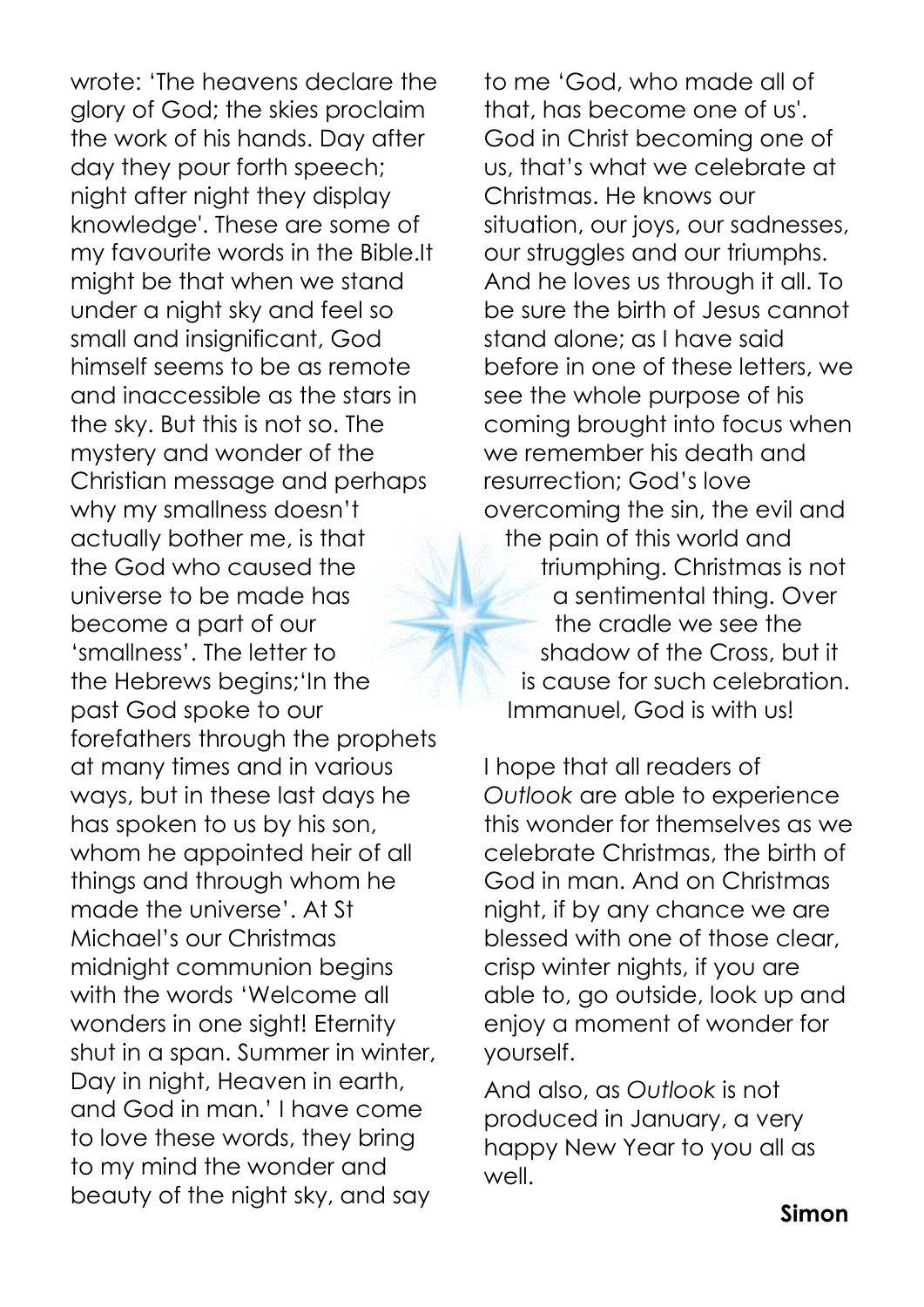#### **George Whitefield 1714-1770**

The 16<sup>th</sup> December marks the 300<sup>th</sup> anniversary of the birth of this man, thought by many to be the greatest preacher England has ever produced, even though later eclipsed by John Wesley. From the age of 24 to his death, he commanded the largest congregations yet seen in America. Of his preaching it was written: 'No Englishman, dead or alive, has ever equalled him.' His work encompassed England, Scotland and Wales, as well as America.

His life provides a study in revival Christianity. In 1738, he followed Wesley to Georgia, the first of seven visits to America, returning to collect funds for an orphanage. When parish pulpits were denied him, he preached in the open air, often to thousands and on one occasion to an estimated 10,000. He spent his life in constant travel and preaching throughout the British Isles, moving his audiences by his eloquence and earnestness.

On many occasions he preached to miners in Wales and Gloucestershire who came straight from their pits to listen to him. As he wrote: "They were glad to hear of a JESUS who was a friend of publicans and came not to call the righteous but sinners to repentance. The first discovery of their being affected was to see the white gutters made by their tears which fell plentifully down their black cheeks."

Whitefield began his day at 4am. He aimed to retire by 10pm but often he was still out on the road and in all weathers. He usually spent 40-60 hours a week actually preaching, to which can be added his travel, studying, corresponding and meeting people. His voice was not only powerful but beautifully modulated and controlled. It was said to have a most moving and melting quality. He was saintly – as Wesley and others acknowledged during his life and when he died. He died on the 30<sup>th</sup> September 1770 at Beeston in Derbyshire and the funeral sermon was delivered by John Wesley himself who asked, "Have we heard or read of any person since the apostles who testified to the gospel of the grace of GOD through so widely extended a space, through so large a part of the habitable world?"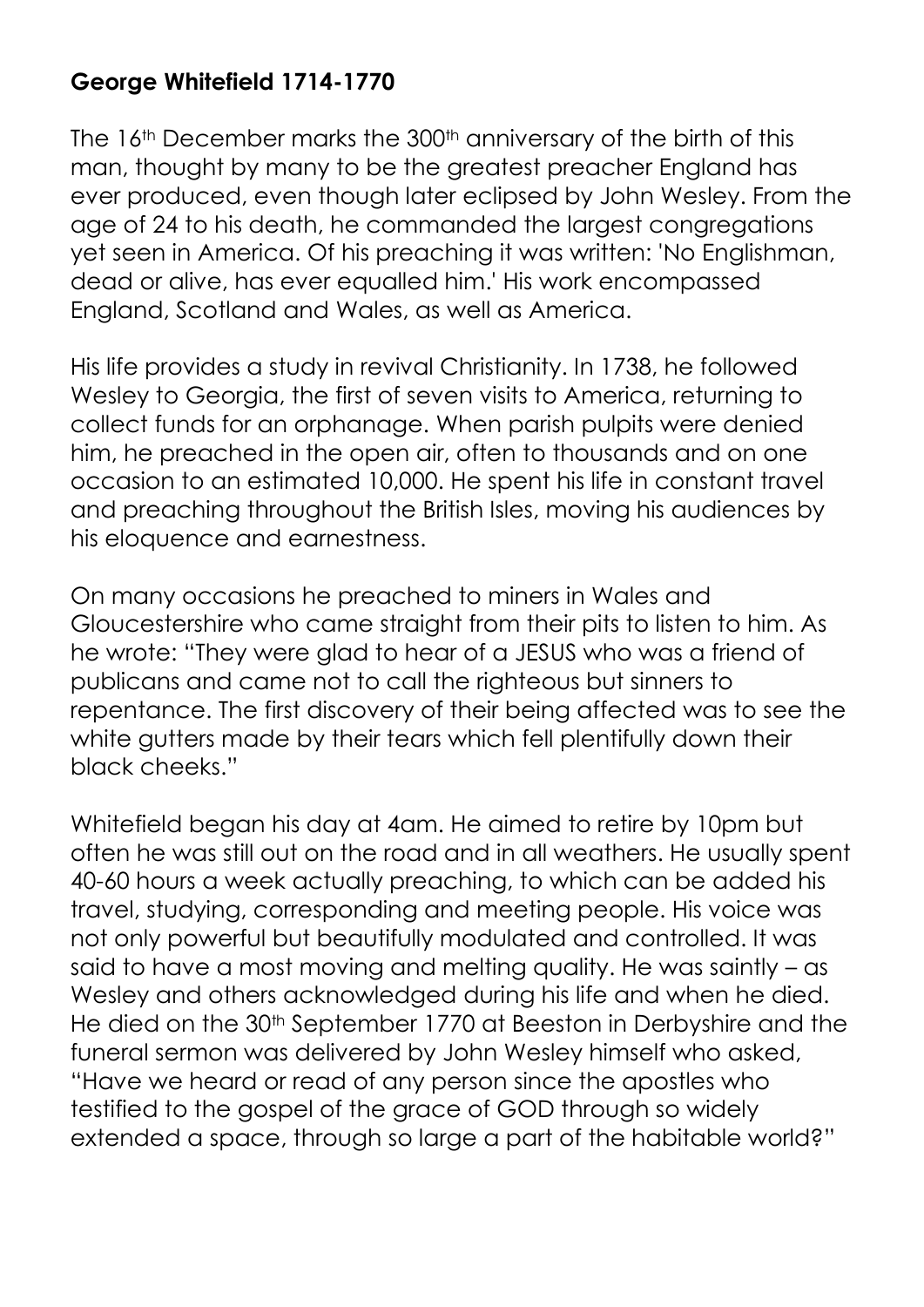The ultimate secret of his preaching power was that he was filled with the Spirit: he could say – with St Paul – "I am what I am by the grace of GOD".

**Acknowledgements:** For more reading, please read the biography of Whitefield by Arnold Dallmore, from which I have drawn freely.

#### **John Neal**

# **24/7 Prayer for Wycombe**

This year the Dorcas Project will be running another Christmas project, slightly different from last year. The Board of Trustees decided to provide small new gifts for children including books, colouring books, pencils and puzzles for children aged 0 -12; each gift is envisaged to cost approximately £5. They expect to receive referrals equivalent to the 265 received last year and any donations, whether those mentioned above or financial would be very much appreciated. I will try to keep you up to date with developments through the Church Notices, ie items they may be short of as the date of distribution to the children looms on the horizon.

Storage is still a problem for them even though they have managed to rent a little more space at their present venue, Playtrain at Cressex. However, access to that storage space continues to be an issue. Prayer is still very much needed for their Christmas project and for 500 square foot of dry, accessible, local, cheap storage space for holding their supply of clothes.

Many thanks to all of you who have donated clothes and baby blankets to this project and for the items some of you have already given for the Christmas project. My personal thanks to all the ladies on our Dorcas Laundry Team; between us all we have managed to prepare many bags of clothes ready for delivery to children in great need.

With the Advent season almost upon us please remember that for some Christmas is a time of great stress owing to various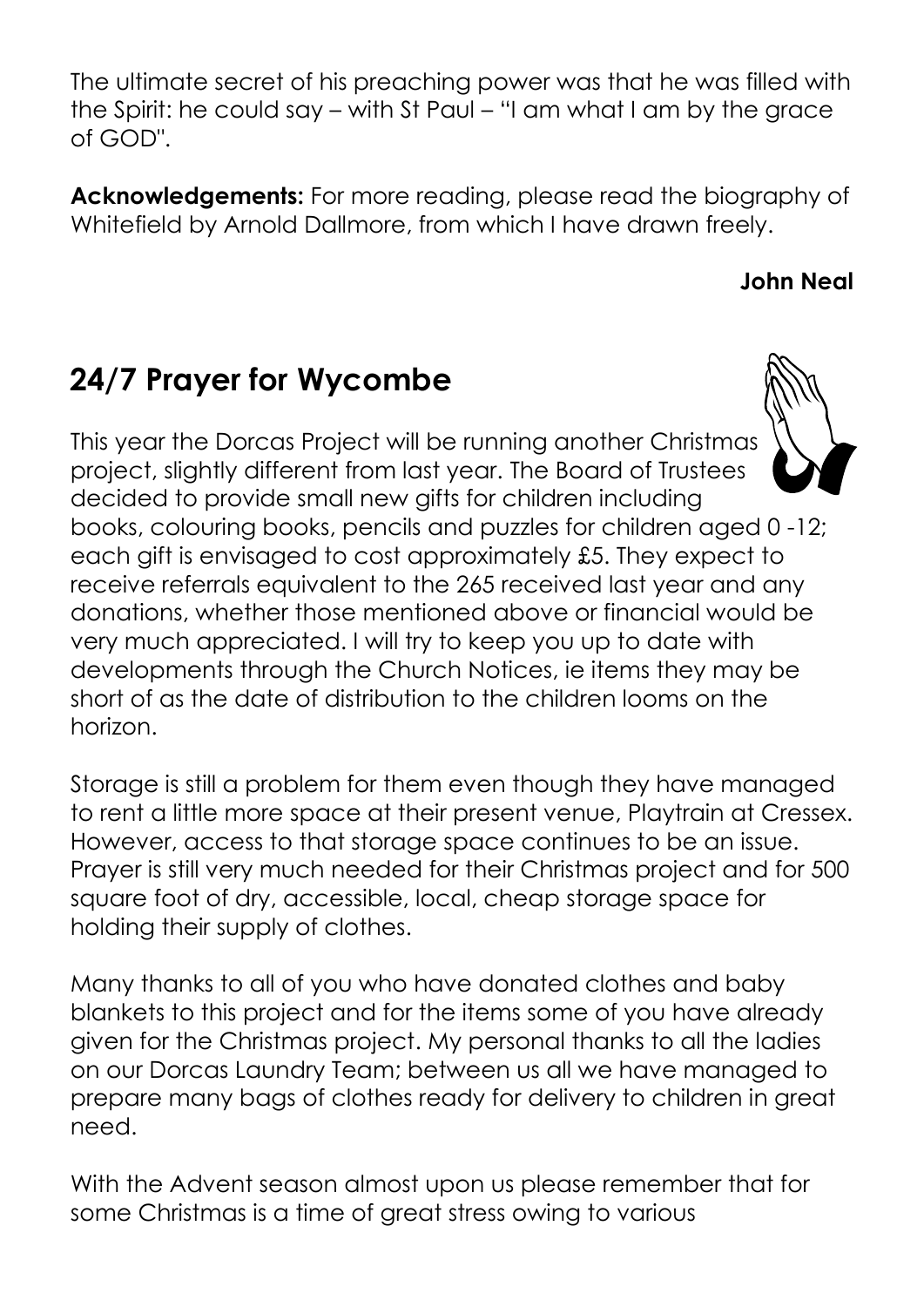circumstances. Thank God for the ministries involved in trying to make a difference at this time for those struggling to make ends meet; please remember street ministry such as Healing on the Streets and Chefs for Jesus, both on the streets of Wycombe every Saturday; also Street Angels out on Friday nights from midnight to 4 am on Saturday from Frogmore to the High Street and always ready to lend a helping hand to those out clubbing or meeting friends for a few hours at the end of the week; pray for their protection as they exhibit God's love to each person they meet.

Our committed Prayer Days for the next two months are Thursday, 11<sup>th</sup> December, and Thursday, 8<sup>th</sup> January, from 8 am to Friday 8 am. The prayer space will be set up in the North Room with all the usual facilities available. Please note that on 11th December there will be a team of bell ringers in the Bell Tower from 10 am – 1.30 pm. The signup sheet will be on the table at the back of the Church within a week of our last prayer day and the Prayer Points will be available at the last weekend of the month. Prayerfully consider signing up for an hour, or part of an hour, in prayer for all the ministries taking place in Wycombe.

#### **Yvonne Cook**

## **High Wycombe MS Society**

The High Wycombe and District Branch of the MS Society held their annual Ploughman's Lunch and Mini Bazaar on Saturday 1st November at Hughenden Village Hall and a total of £645.00 was raised.

I would like to take this opportunity to thank everyone who came and supported our event, it is very much appreciated. All the money raised will be used to help people with MS in the local area.

#### **Belinda Peddle**

**Secretary** High Wycombe & District Branch - MS Society 01494 443917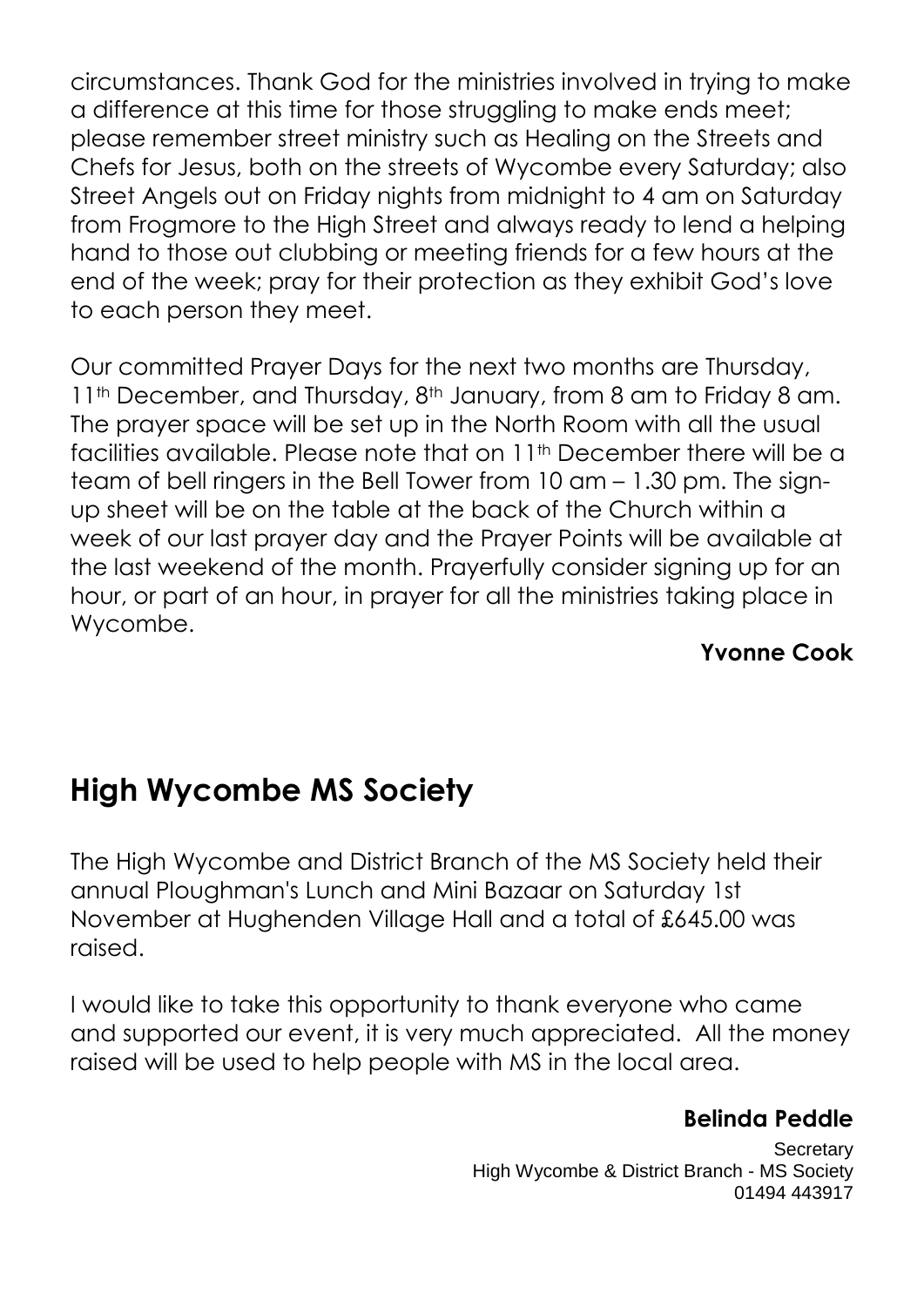# **Services for children and their families this Christmas**

*You are all very welcome to come and join us during this Advent and Christmas time*



**Thursday 18 December, 10.30am Tiny Tots Fun Worship**

**There will be a Christmas theme at this service where we have a story, some songs, toys, tea and squash.**

> **Sunday 21 December, 10.45am Christingle Service**

**All children, their families and friends are invited to join us for this Service of fun and reflection.**

### **Christmas Eve, 3.00pm Crib Service**

**Come and hear the nativity story, and help build the familiar crib scene. Especially suitable for younger children. This year we are inviting children to dress up in their favourite character from the nativity if they wish.** 

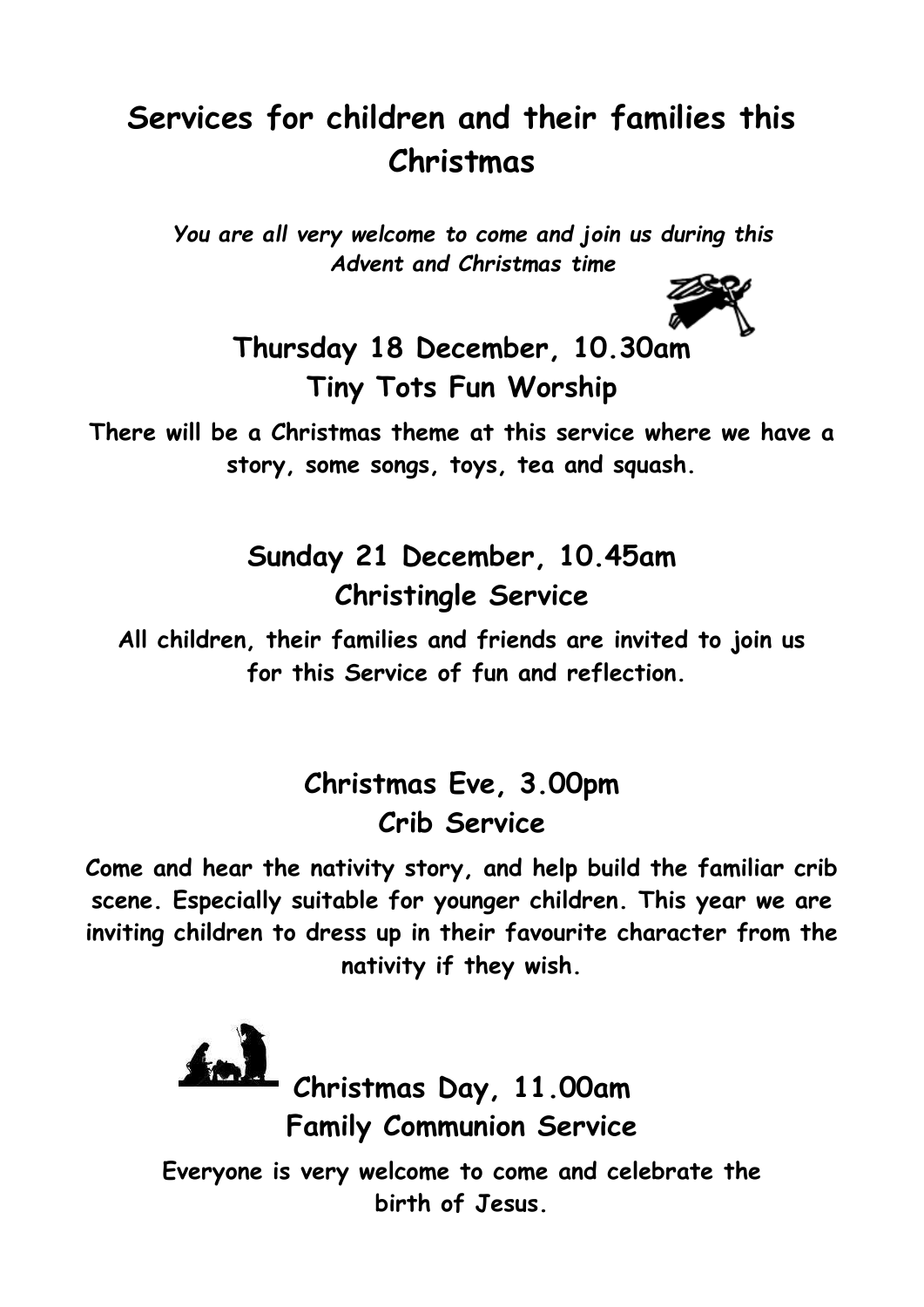### *"I hear Christmas bells ringing***"**

*From a small country town a short email message with universal address wings its way around the world-wide-web on a day and at a time conducive to conviviality*

*It was perhaps unlikely and seemingly inconsequential, demanding no answer but perhaps inviting wonder, with the suggestion that somewhere beyond this tangled web some still cling to ancient customs; like tugging on ropes in tall towers to make a gladsome sound.*

*Perhaps too it jogged forgotten layers of mind into remembrance that communication is nor just computation*

*Participation in clangourous sounds at Christmas raises up wild and wondrous sensations old as time*

> *We each have depths a peal of bells can reach*

> > **Ron Cretchley 14.12.97 [www.thinkingpoet.co.uk](http://www.thinkingpoet.co.uk/)**

**-----------------------------**

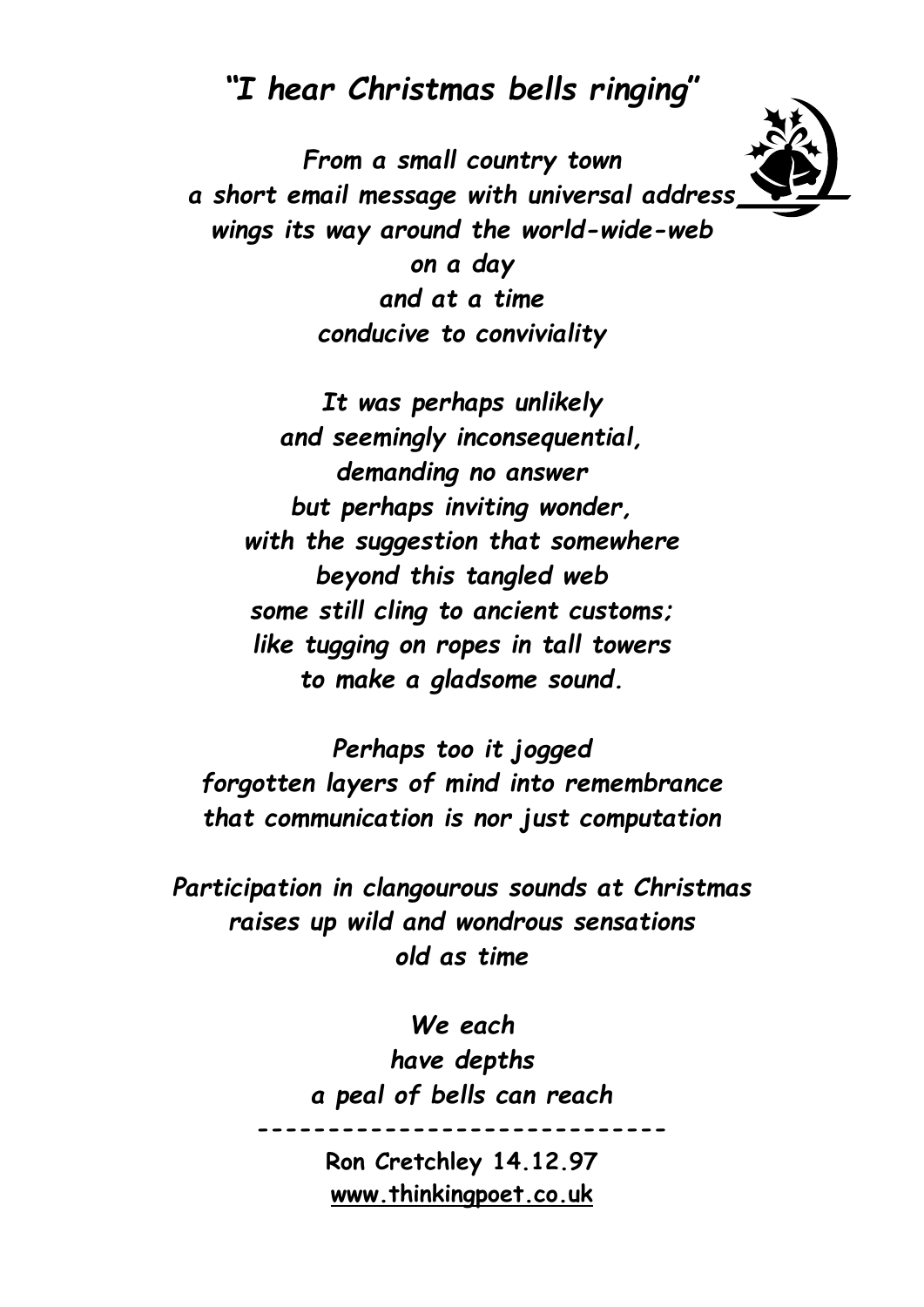# **Mothers' Union**

#### **'Don't do it my way!'**

At our meeting on 3<sup>rd</sup> November, our speaker, Mike Dean, gave a fascinating and entertaining talk on his journey to becoming a Christian. As he recalled events from his childhood and teen years, we all marvelled that he was, in fact, standing before us at all! He certainly seems to have been accident and injury prone, breaking many bones in his body, including his back - twice.

Mike told us that in his job he talked to lots of people and he had learned two things in life:

- 1. Never judge by appearances.
- 2. If you have children, grandchildren, etc who are not particularly interested in coming to Christ, don't give up on them and don't despair.

Mike's journey began in Manchester in a good family with a Methodist background and he moved south when he was seven. He struggled with quilt as he was always hearing that we were quilty of sin, that we had to be forgiven, etc, which put him off religion. Mike himself does sometimes miss a Sunday in church when he spends time with his sons at football or performing arts. He finds that he can often open up to people on touchlines and talk to them about what he does, the church and his involvement with St Michael's at Hughenden.

He was something of a rebel and by his teens he had written off two cars and been in trouble as a result of misbehaviour at football matches (although often in trying to help other supporters). He had become addicted to codeine which had been prescribed after his many fractures and this addiction took quite some time to overcome. Mike talked about the time when he had broken his back for the second time and his mother insisted on taking him to a faith healer in Sussex. Despite being in almost constant pain, Mike really did not want to go. However, on his return, after some time with this lady, he realized he was free from pain. His specialist, on seeing his later X-rays thought they belonged to someone else, before refusing to treat him any further because he had sought alternative help.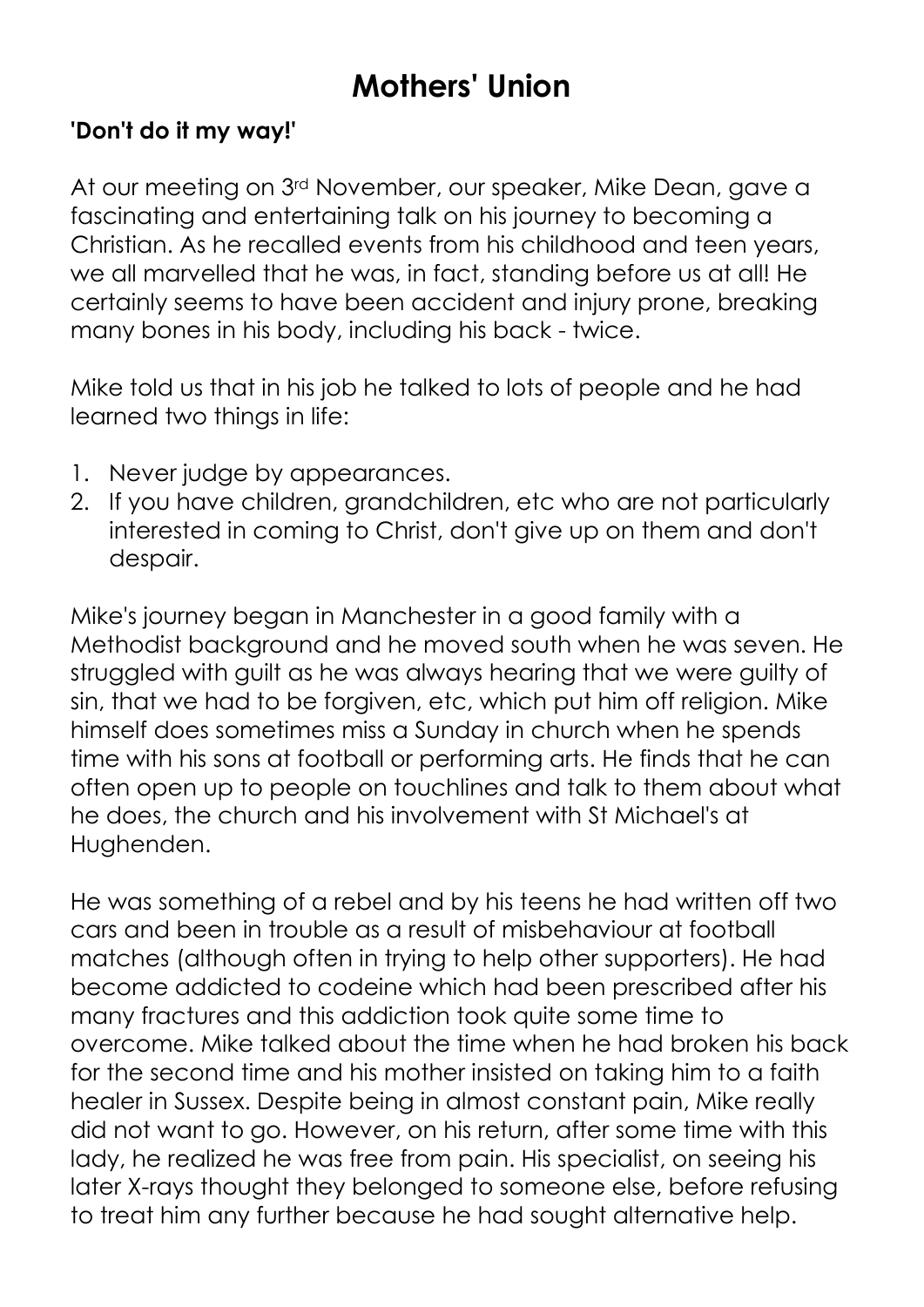Mike could not explain what happened, but still wonders why 'miracles' don't happen for everyone.

His parents wanted him to do a 'serious' university course but instead he followed his interest and enrolled on a Transport degree at Cardiff. During this time he went with a friend by motorbike to Nottingham and met Anne who shared a flat with his friend's girlfriend. Next day he declared to his friend that he was going to marry Anne. Mike was 19 years old. They became engaged three months later, kept it secret for a year and were married in 1983.

Mike is a great 'doer'. He wanted to get a truck licence so he started a course on his 21st birthday and passed his test at the end of two weeks' training, becoming one of the youngest truck drivers in the

country at that time. His ambition was to drive a truck to Saudi Arabia but he never got the chance! He worked with Eddie Stobart and as all the trucks in the fleet were named after women, he had a truck named after Anne for a Christmas present to her. Unfortunately she was



less than impressed with this gift! He and Anne went backpacking around the world for two years and two more items on his wish list were ticked off in that time, one being to walk over the Himalayas and the other to drive the Trans-Canadian Highway.

On their return they tried Methodist churches but drifted away. One year Anne's parents came for Easter and asked where they were going for the Easter service. As a result they came to Hughenden Church where John Eastgate was vicar at that time and both he and Mike Wynter made them so welcome. Inspired by Jim and Ann Long, Mike and Anne later went to Spring Harvest held at the Butlins Camp in Minehead. This event is a huge gathering of Christians who listen to talks, share stories, attend seminars, worship, sing and generally enjoy themselves while growing in their faith. Although Mike was very reluctant to go, he found that the experience transformed his faith.

Until recently he worked for a large, international company, where he was voted the most inspirational leader out of the workforce of 300,000. For the last 20 years he has also enjoyed working with the church youth group. He and Anne have two teenage boys, Sam and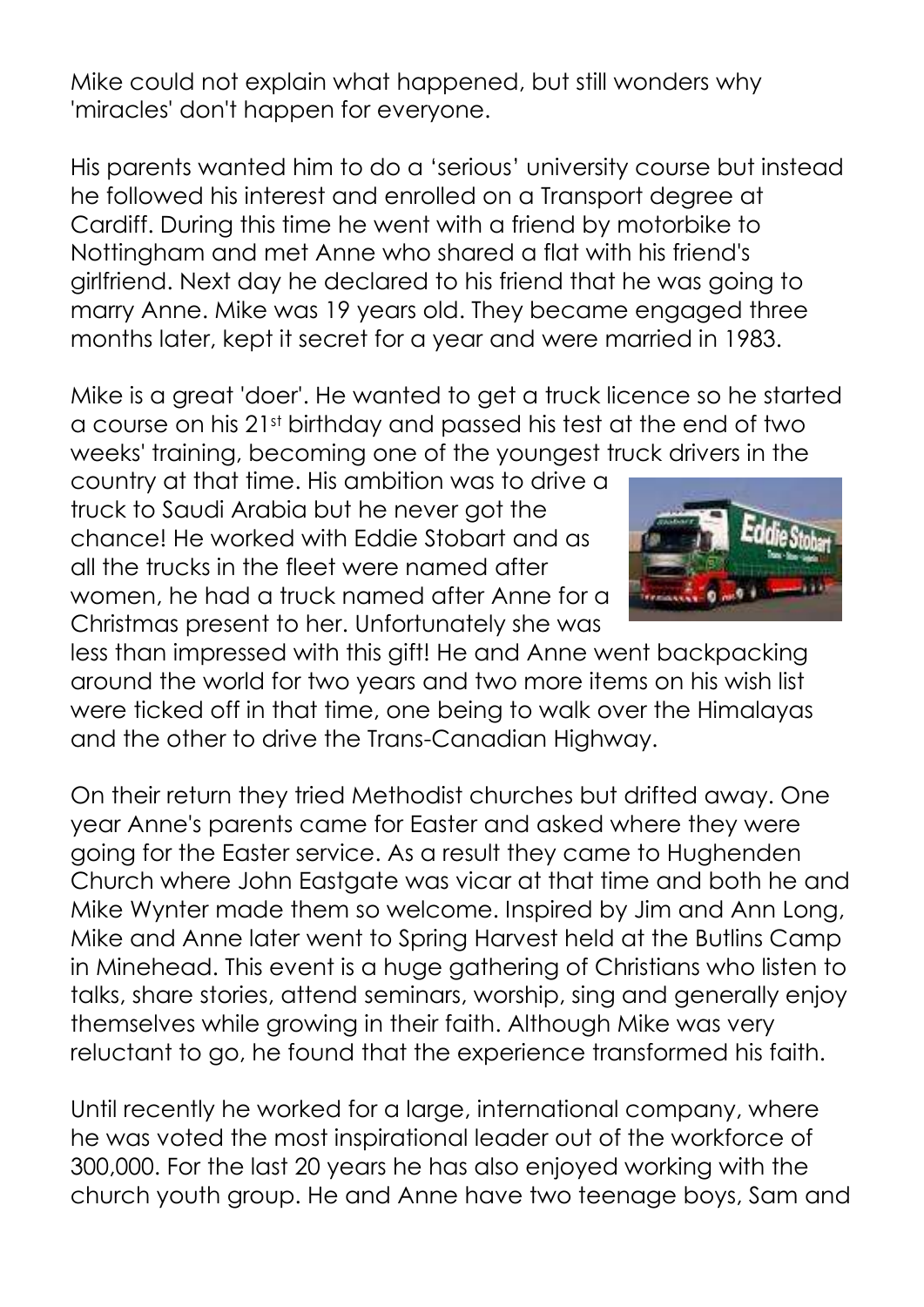Matthew and they are all canal boat enthusiasts, saving up £2 coins



to buy their own canal boat one day. Other loves are cycling and of course, football. Mike was a keen supporter and shareholder of Manchester United Football Club and when the club was sold he and others put their share money together and formed FC United of Manchester which is now part of the Northern

Premier League Premier Division.

Mike told us how, when his sister was very ill and he could not see a way to help her, an anguished cry from him to God was answered in a mysterious way and help came in the shape of a place for her in a superb facility. This has resulted in her being well for the last five years.

Mike stressed that 'It has got to be God's way in the end – what He wants you to do'. In business he always felt that the customer was the top and there should be 'servant leadership' based on Christian principles. He was passionate about people leading the right way. 'We are there to serve and serve other people.' He always talked to God about his day, whether it had been good or bad. He knew God was always with him and listening to him. He said you have to be *in* a situation to be able to comment, advise, influence, etc, but you do not have to be *of* it.

Mike was very warmly thanked, not only for entertaining us but for sharing his remarkable story with us.

The Coffee Morning held on 21st October raised over £180 which, together with a 'top-up' made £200 to send to the Church in Bagdhad. Thank you to all who contributed. On Tuesday 2nd December at 7.30pm in Church House we will have our Advent Communion, after which mince pies will be served. All are welcome at this service, including gentlemen! On that evening we will also be collecting items for Wycombe Women's Aid (see page 27 of the November edition of *Outlook*).

On Tuesday 6th January 2015, we will be joining the Epiphany Service in Church at 8pm.

**Sylvia Clark**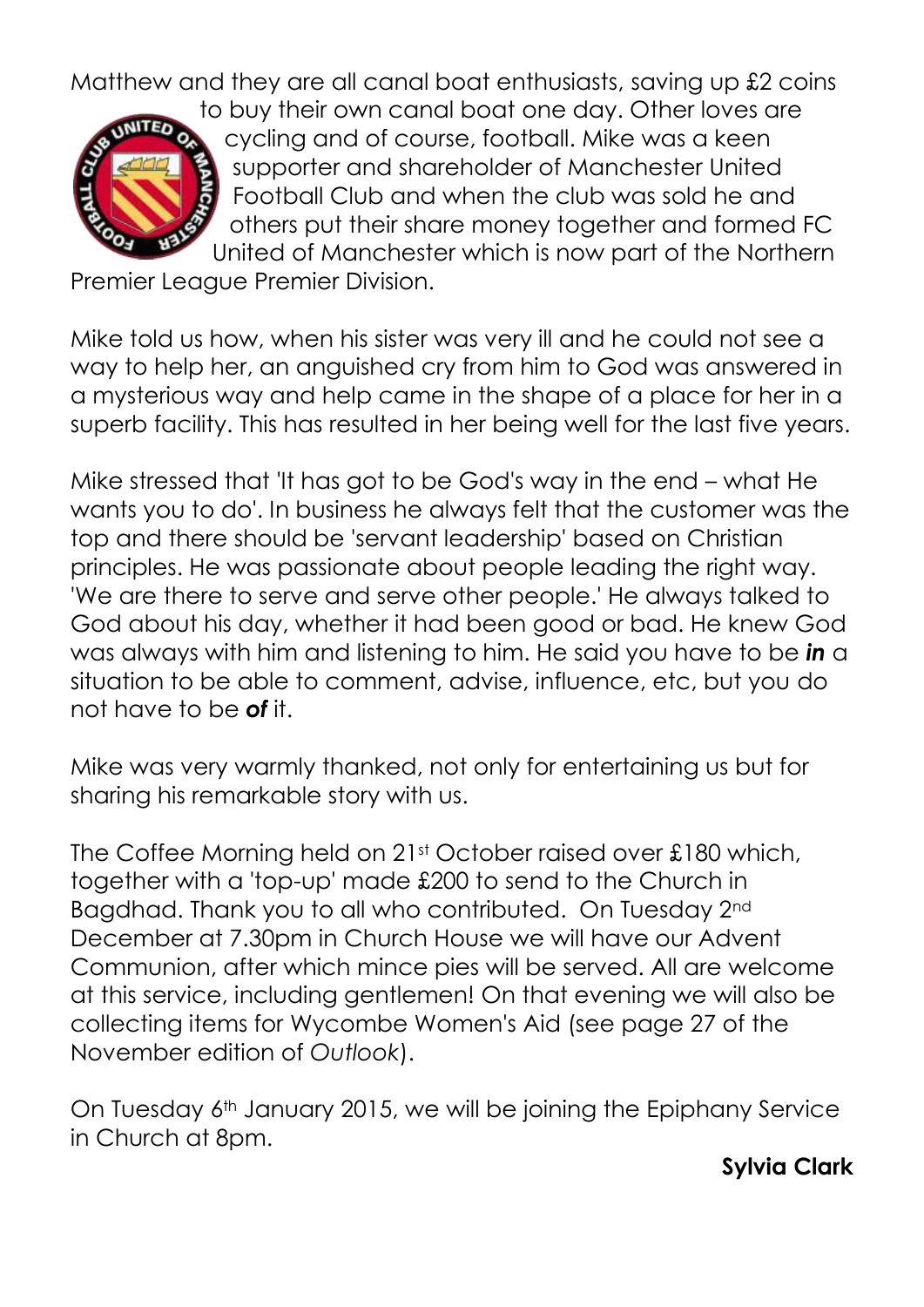# **Floodlighting Dedications**

Dedications received too late for the November magazine were for:

- 2 8 November Jean Godfrey was remembering with much love her dear husband Roy, particularly on 7 November, his birthday.
- 23 29 November Edie and all the Sadler family are wishing Cliff a very happy 95<sup>th</sup> birthday on 27 November.

So far there are no dedications for December or January.

If you have special occasions to mark, why don't you dedicate the flood-lighting? Your dedication can be for anything within reason, remembering loved ones, birthdays, anniversaries, weddings, new babies - or just for the joy of being alive!

**Lin Smit**

# **News from 'Christians in the Community'**

Although the dates are not fixed yet, we shall be carol singing in four pubs – The Black Lion and the Wheel, Naphill, and the Gate and the



Harrow, Hughenden. The dates are Tuesday 16<sup>th</sup> December. Wednesday 17<sup>th</sup> and Thursday 18<sup>th</sup> – look out for details in local press/flyers.

Details of Christmas services in Hughenden Church and the Naphill Methodist Church will be in the Christmas cards which will be delivered to all houses in the parish.

The annual Carols by Candlelight in Naphill Village Hall will be on Sunday 14th December at 4 pm followed by mulled wine and mince pies.

I wish you all a happy and peaceful Christmas.

**Norma Clarke**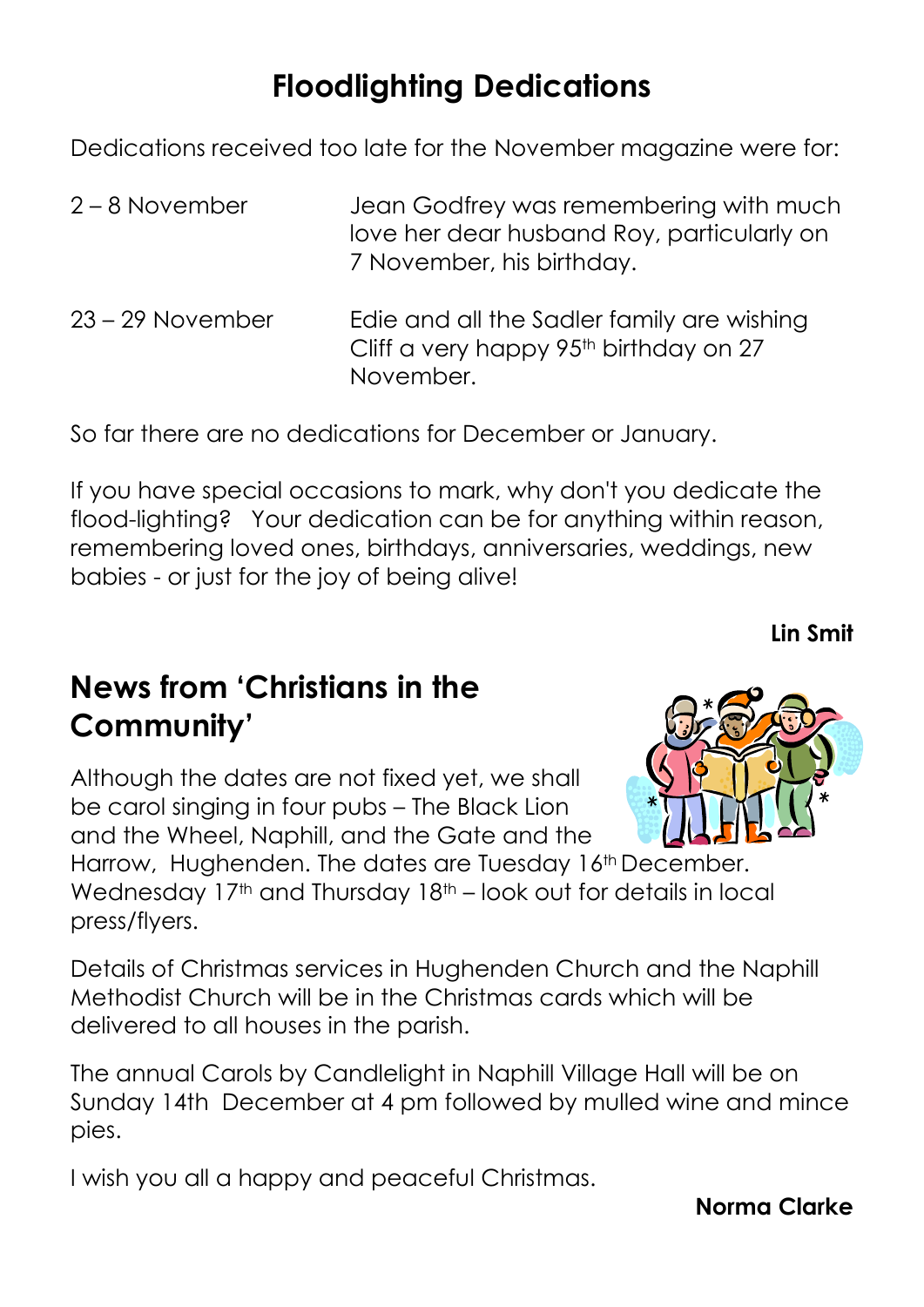# **Advance Notice for Lent!**

For Lent 2015, St Michael's will be running a series of DVD talks on Tuesday evenings in Church House(or church if extra capacity is needed). The speaker will be the excellent Simon Ponsonby. Simon is the Pastor of Theology at St Aldates, Oxford and he led the morning bible studies this year at Spring Harvest in the week St Michael's were there. The DVD talks are recordings of these studies.

More details will follow in the February *Outlook* but the dates for your diaries are 24th Feb and 3rd, 10th, 17th and 24th March. The first four dates are the DVD talks, finishing on 24<sup>th</sup> March with a film.

**Helen Byrne**

# **Wycombe Homeless Connection**

#### **An idea to help the Homeless People this Christmas**

As the weather turns much colder, we feel more strongly about those in our midst who have no warm, safe home. We help approximately 300 local people every year in this situation - right here in High Wycombe.

**This year would you consider sending a donation to Wycombe Homeless Connection rather than spending money buying and posting Christmas cards? You might send Christmas greetings in an email instead, mentioning that you have supported us.**

Please look at our website to find out how to donate, or simply text your gift to 70070 (eg WYHC08£10)

Now is the time to sign up as a night shelter volunteer, please look at our website for details [\(www.wyhoc.org.uk](http://www.wyhoc.org.uk/)). Thank you.



**Penny**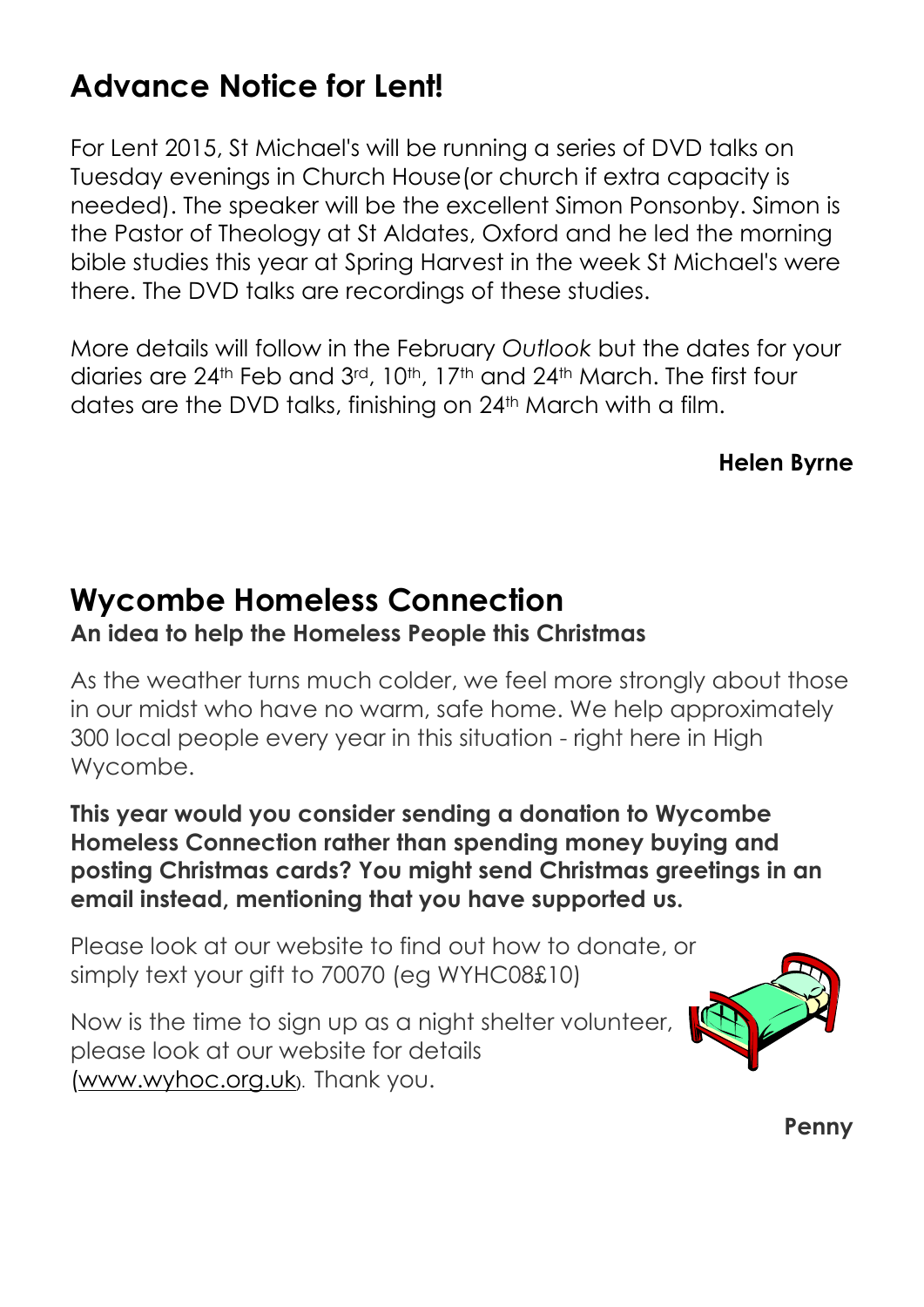# **December's Prayer Topics**

| 2 <sup>nd</sup><br>Church<br>Wardens/<br>PCC/<br>Leadership<br><u>Team</u> | Church Wardens - Thanks for good fellowship between the<br>churchwardens. - Pray for God's blessing on them as they continue<br>in their respective duties<br>PCC/LT – Pray for God's blessing on Clare Godfrey as she takes on<br>the role of Lay Chairman                                                                                                                         |
|----------------------------------------------------------------------------|-------------------------------------------------------------------------------------------------------------------------------------------------------------------------------------------------------------------------------------------------------------------------------------------------------------------------------------------------------------------------------------|
| $13^{\sf th}$                                                              | - Thanks that the mowing team has kept the churchyard grass tidy                                                                                                                                                                                                                                                                                                                    |
| Gardeners/<br><u>Grave</u><br><u>Diggers</u>                               | - Pray that when new helpers are sought, there will be people ready<br>to take on the task<br>- Thanks for the strength and devotion to restore and maintain the<br>graves of the Fallen so that they are never forgotten.                                                                                                                                                          |
| 17 <sup>th</sup><br>Bookstall all<br><u>who run it</u><br>and use it       | - That God will guide Elaine to choose books for the bookstall that<br>will be helpful to people.<br>- Pray that the library continues to be used and that the books in it<br>bring blessings to their readers.                                                                                                                                                                     |
| 23 <sup>rd</sup> Men's<br><b>Breakfast</b>                                 | - Thanks that it was possible to hold a Men's Breakfast on Nov 29th<br>- That visitors from another church saw the potential and got the<br>buzz to organise something similar at their Church<br>- That someone will come forward and support/take-over so we have<br>a more regular events going forward.                                                                         |
| $\overline{24}^{\text{th}}$<br><b>National</b><br><u>Trust</u>             | - Thank you for one of the busiest half terms ever, the weather was<br>glorious and the children all enjoyed the activities<br>- Pray that plans to open of the site through January and February<br>will prove successful                                                                                                                                                          |
|                                                                            | - Thank you for the many volunteers who give their time to ensure<br>the successful running of the National Trust.                                                                                                                                                                                                                                                                  |
| $26th$ Alpha<br><u>Courses</u>                                             | Thanks for all Alpha 'graduates' from completed courses<br>- Thanks that the 2014 course did not suffer from any significant<br>technical hitches<br>- Pray that across the world more and more people will come to faith<br>in Jesus through Alpha, and similar courses.                                                                                                           |
| <u>Mission</u><br><u> Prayer —</u><br>Wycliffe                             | - Pray that the Lord will create a desire for His Word among those<br>who have trusted in Him but lack the Scriptures in their language.<br>- Pray that God will call skilled and passionate mother-tongue<br>translators<br>- Pray that workers will be able to discern which media should be<br>employed as vehicles for transmission of the Word to the hearts of<br>the people. |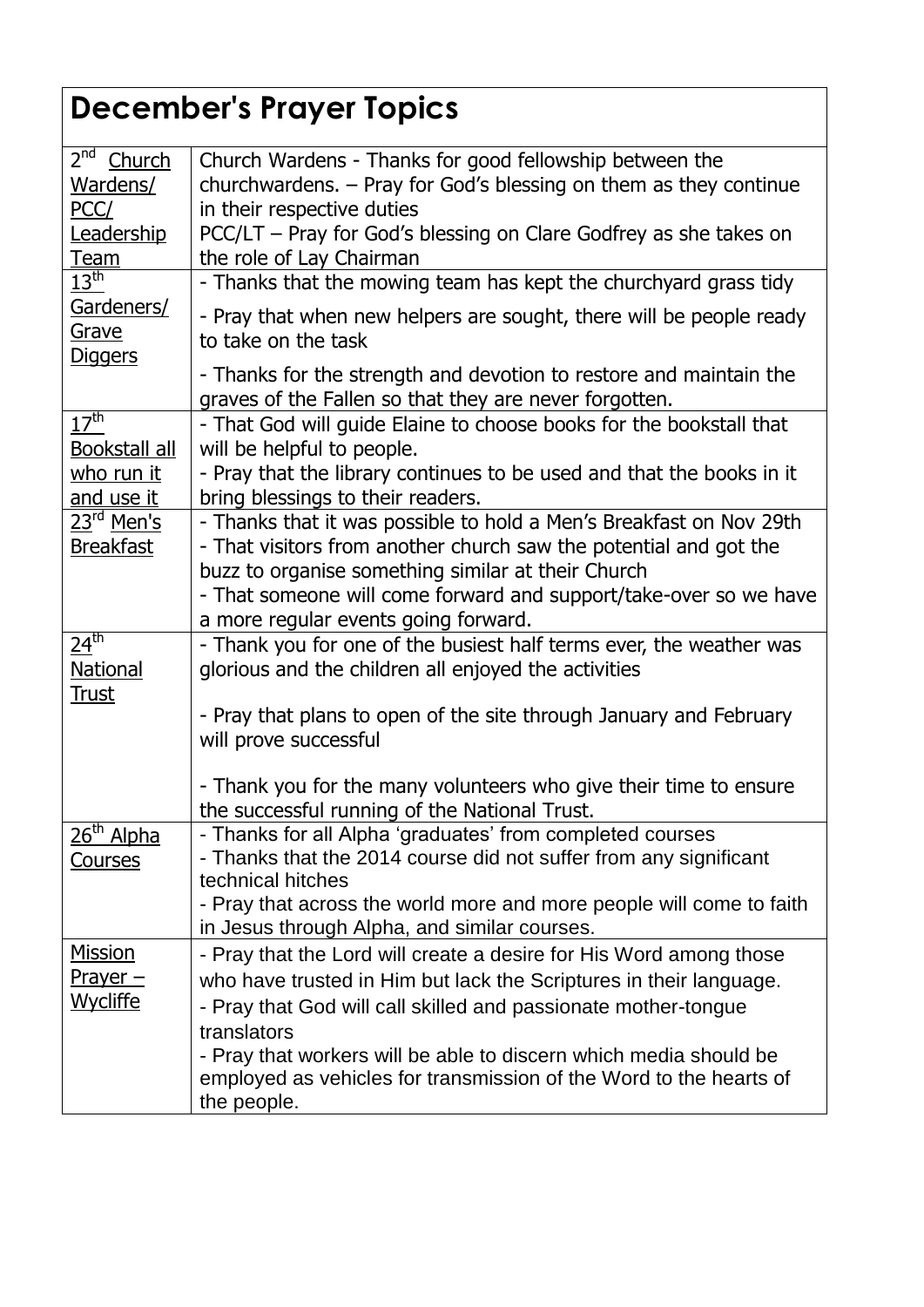|                                                 | <b>January's Prayer Topics</b>                                                                                                                                                                                                                                                   |
|-------------------------------------------------|----------------------------------------------------------------------------------------------------------------------------------------------------------------------------------------------------------------------------------------------------------------------------------|
| 4 <sup>th</sup><br>Steward-<br>ship/<br>Finance | - Thanks for the success of the Church Gift Day<br>- Pray for the members of Standing and Finance Committee<br>as they set the budget for 2015.                                                                                                                                  |
| $10^{\text{th}}$<br><b>Bon Ami</b>              | - Thanks for our existing customers<br>- Pray for more new customers in the future.<br>- Thanks to everyone who donated filled shoeboxes for<br>Romania.                                                                                                                         |
| 14 <sup>th</sup><br>Local<br>Police             | - That our new local Policewoman Caroline Merriman can<br>settle in speedily and soon find her way around                                                                                                                                                                        |
|                                                 | - That the recently heighten security level within UK will<br>prove effective                                                                                                                                                                                                    |
| $22^{nd}$<br>Flower<br>Arrangers                | - Thank you to the extra people who helped with the<br>flowers for Harvest Festival, which was much appreciated.<br>- Pray for help to decorate the church for Christmas<br>- Thank you to the members of the congregation who give<br>donations towards the cost of the flowers |
| 25 <sup>th</sup><br>Good<br>Compan-<br>ions     | - For new people to join in and bring new life to the group<br>so that it can continue to meet and flourish, and hence<br>provide companionship and enjoyment to all it's members.                                                                                               |
| $31^{st}$<br>Spring<br>Valley<br>Centre         | - Pray that the staff and guests will all enjoy a stress-free<br>and happy Christmas<br>- Pray that 2015 will prove to be a positive and progressive<br>year for staff and quests.                                                                                               |
| <b>Mission</b><br>Prayer -<br>Open              | - That God will change the hearts of leaders in North Korea<br>to end the persecution of Christians                                                                                                                                                                              |
| Doors                                           | - For Iraqi and Syrian Christians who permanently live in<br>fear for their lives                                                                                                                                                                                                |
|                                                 | - For protection for Christians in isolated parts of India that<br>they stay free from attacks.                                                                                                                                                                                  |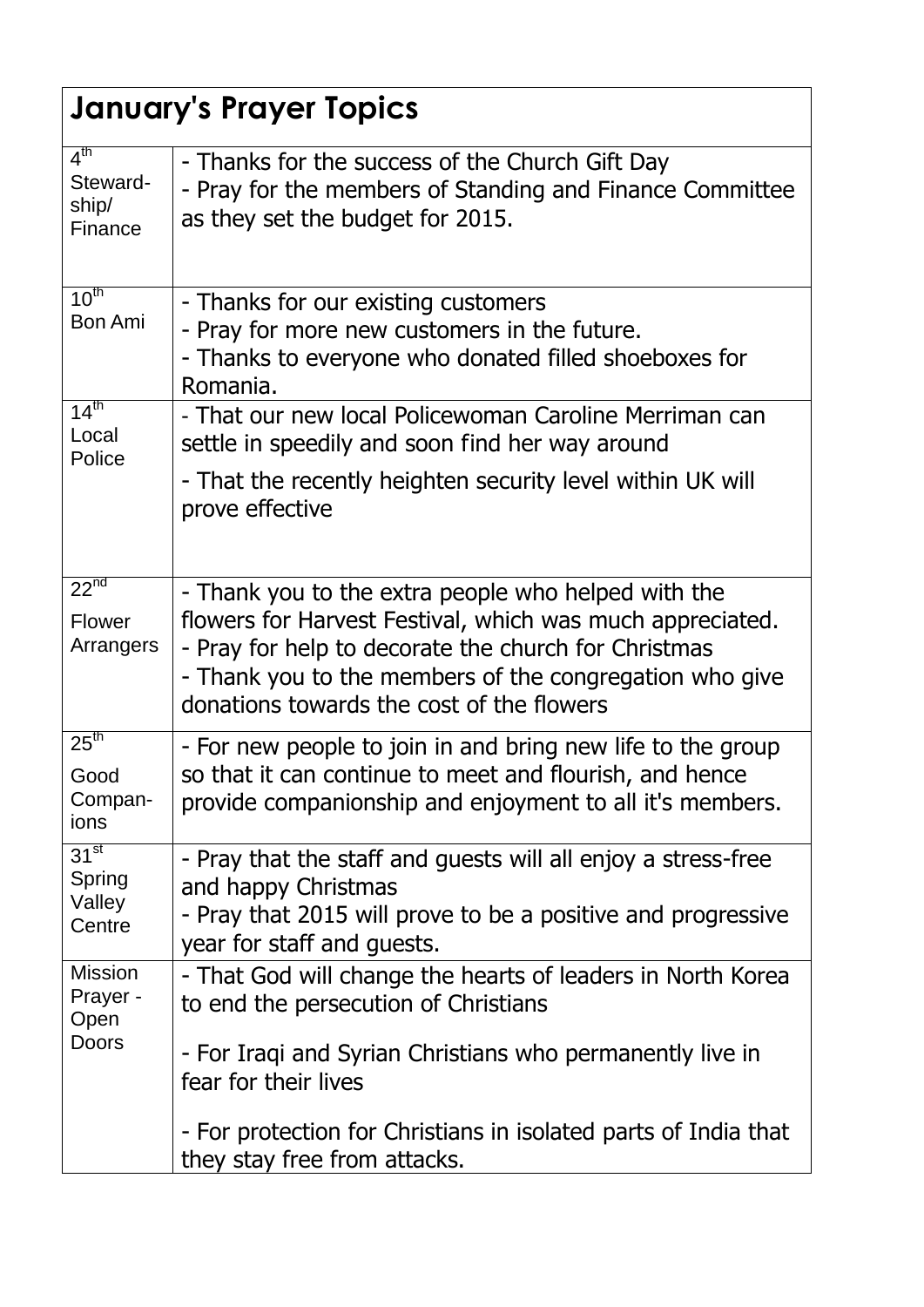# **HUGHENDEN VALLEY COMMUNITY SHOP VOLUNTEERS NEEDED**

Hughenden Valley Community Shop is a wonderful asset, and dependent on volunteers to keep it open - and more volunteers are needed!

If you are interested, why not call into the shop and see what goes on and how much fun it is to volunteer (it is a wonderful way to get to know what is going on in the village!). You do not have to commit to whole days or even whole mornings or afternoons, although that would be great. Even if you could only do a couple of hours say, once a week or fortnight, or even once a month, this would be very helpful.

Opening times: 7.30am - 6pm Monday to Friday 8am - 3.00pm Saturday 8am - 1.00pm Sunday

### **A lot of hours to cover!**

If you would like to talk to a volunteer to find out more about what's involved or to ask any questions, Christine Powell would be delighted for you to give her a ring on 01494 564198.

#### **If you are willing and able to volunteer please call Louise Jones on 01494 564244**

# **Church Bookstall**

We have twelve new (to us) sets of books for house groups to use, thanks to Rita. They are with the others at the back of the church on the bookshelves near the vestry.



I have had to move some sets out to make room for them so if your group would particularly like one of the old sets, they are in the cupboard under the books for sale shelves. Please help yourselves.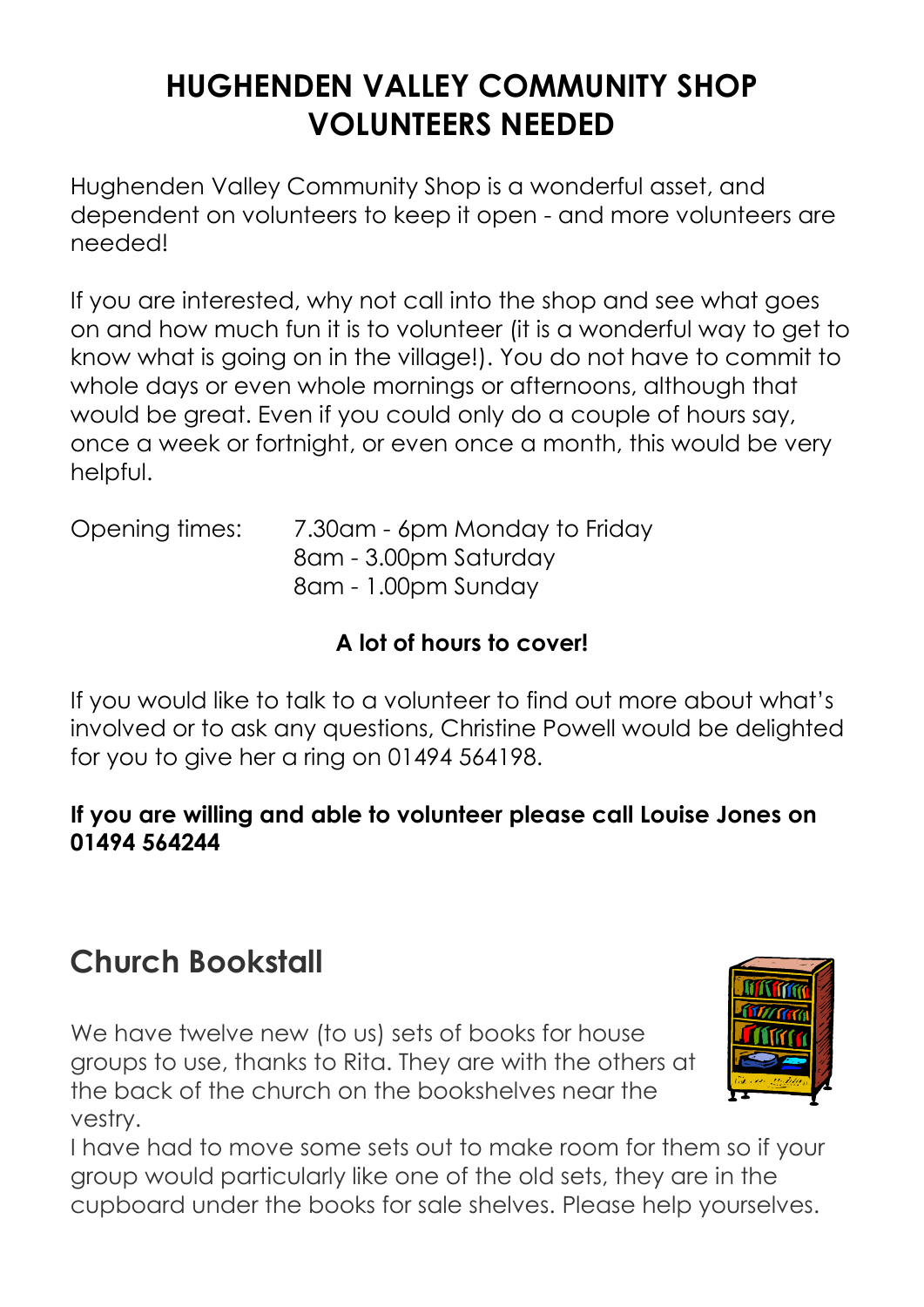Don't forget to use the library! The stock changes a bit at a time, so do have a look.

Also, just a reminder that the books for sale change approximately every month. If there is a particular book you would like, or anything else from St Andrews, let me know and I will get it.

Happy reading!

**Elaine Morley**

# **The Softer Option**

As Churchwarden, I was approached a number of times over the past year or so, by parishioners asking if we could have cushions in the pews. As people get older, the pews seem to become harder to sit on and as our lovely church is not only used for services, weddings, etc, but also now and again for meetings and concerts, the question of padding was raised. In the early part of this year the subject was

discussed at the PCC and approval was given to go ahead, subject to the costs being covered by donations.

I am delighted to say that these have, in fact, been willingly given and I am sure you will have noticed that the wine coloured long cushions have now been in place for some weeks. There was a suggestion at one time that before they were used, there should be a 'blessing of bottoms' but perhaps that would have been a step too far!



I would like to say a big thank you to all those who have helped to purchase the cushions. Long may you sit in comfort!

**Brian Clark, Churchwarden**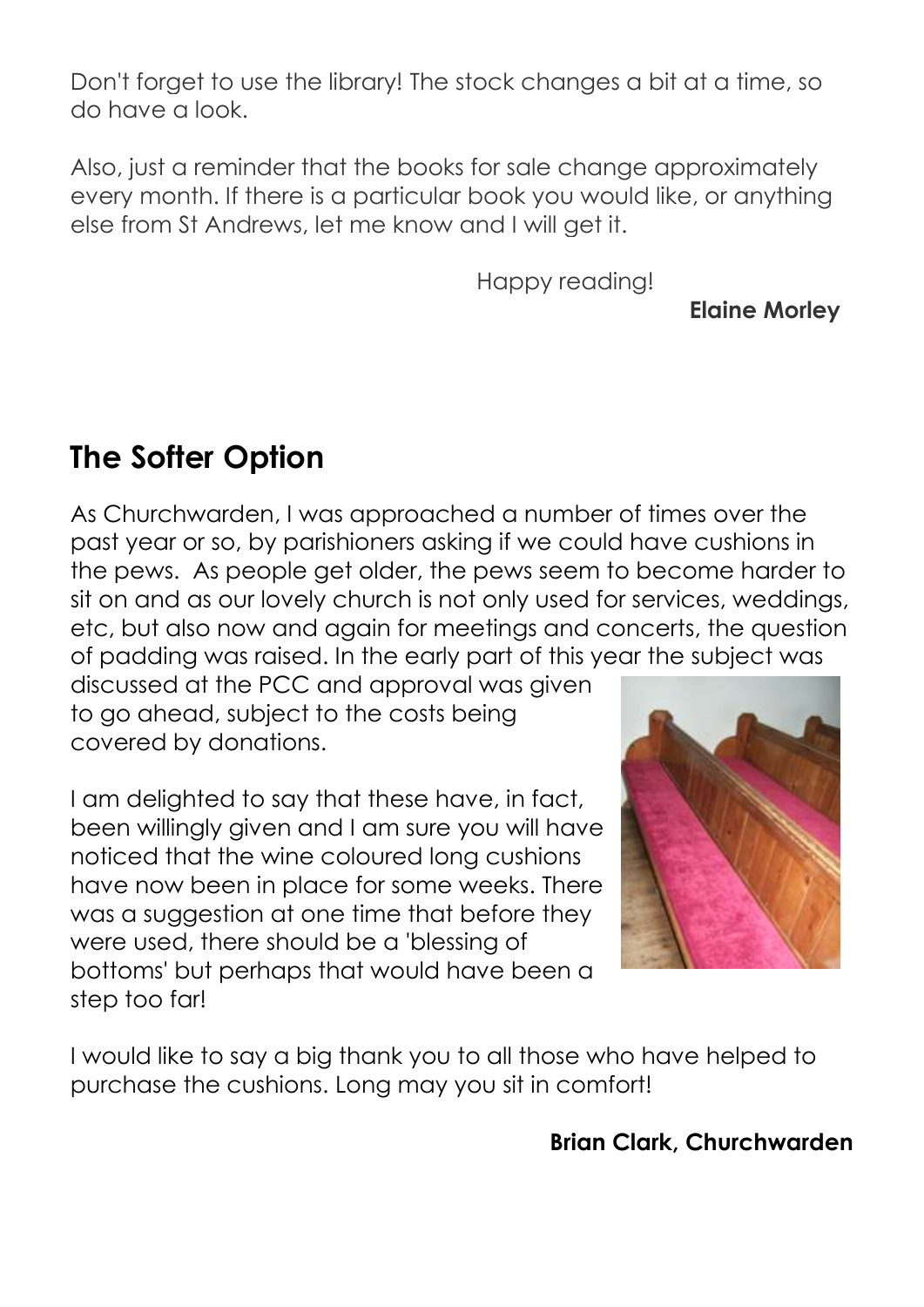

# *Present* **A Christmas Carol Concert**



Friday 12<sup>th</sup> December 2014 at 7pm St Michael & All Angels,Hughenden Tickets £5. Please Contact Rob on 01494 881768 or rob@robinnes.org



Includes a glass of mulled wine and a mince pie



Featuring school choirs from Hughenden Valley, Great Kingshill, Naphill& Walters Ash, & Chiltern Music Academy Senior Brass Ensemble

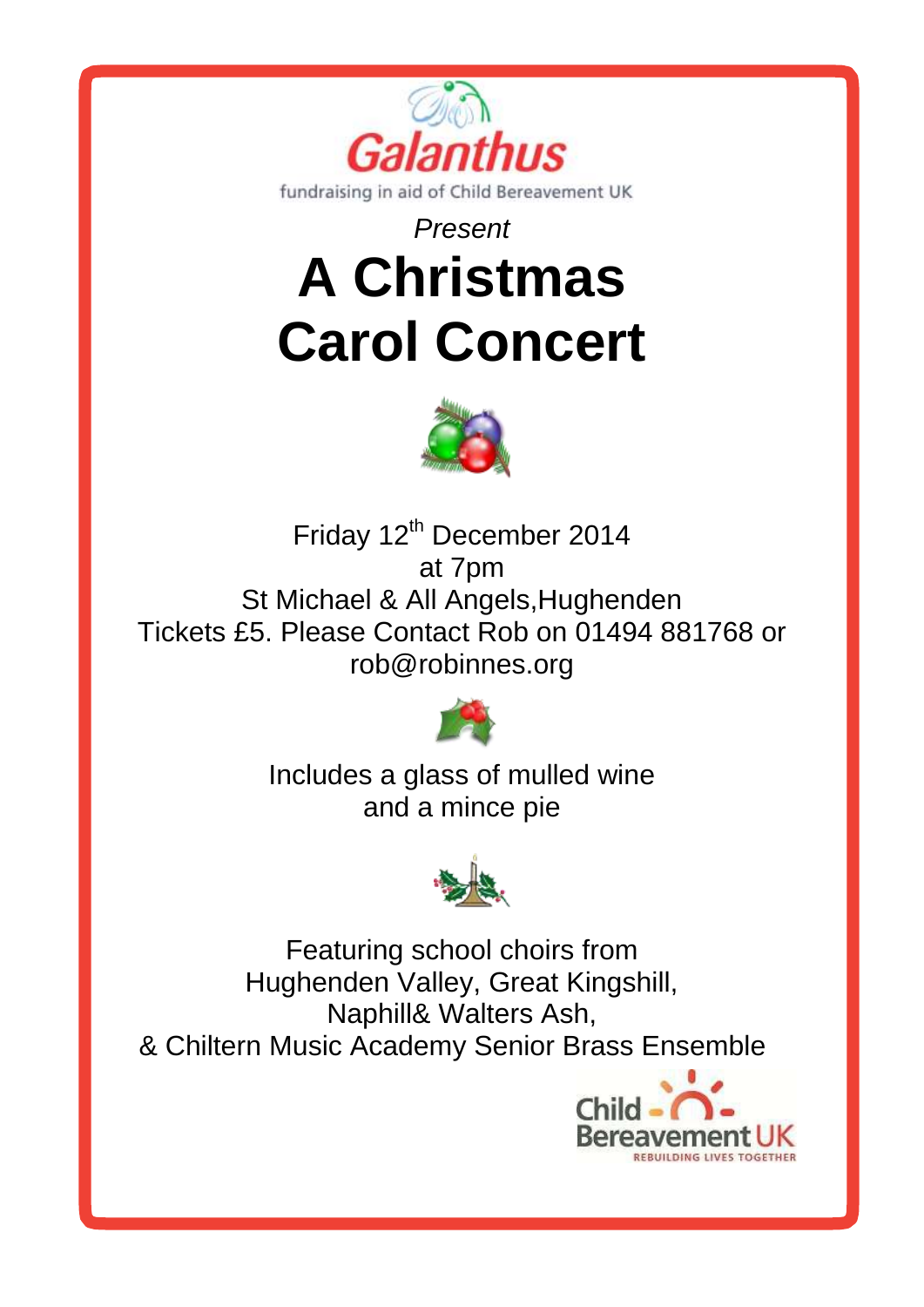### **December/January Recipe Veggie Aubergine Supper**

I made up this recipe many years ago as I have a daughter-in-law who is a vegetarian. Her husband, my eldest stepson does a lot of cooking and I thought he would probably enjoy this meal. It is very easy. If you don't have all the ingredients you can use others

Anis Veggie Aubergine Supper



such as mushrooms and peppers but the nuts are essential.

#### **Ingredients** (for two people)

1 large aubergine cut lengthwise (half an aubergine per person) Olive or sunflower oil Half a stick of well stripped celery 1-2 garlic cloves 1 thick slice of lemon 4-6oz cashew nuts 4oz strong cheddar cheese 2-3 sprigs of fresh basil (or 1 teaspoon of dried herbs) 2-3 sprigs fresh parsley 1 slice of wholemeal bread 1 shallot or small onion chopped 1 egg yolk (another one if you are using more aubergines) A good grating of nutmeg Pepper and salt A good grating of parmesan cheese ¼ pint tomato juice 1 tin of passata

#### **Method**

Cut the aubergine in half length ways. Scoop out the centre, leaving a lining about ½" thick. Sprinkle the insides with a little salt and leave it upside down on a plate to let any oily juices run out while you prepare the filling.

Grate the cheddar cheese and chop the nuts and the prepared celery, onion and garlic finely (or use a food processor). Mix together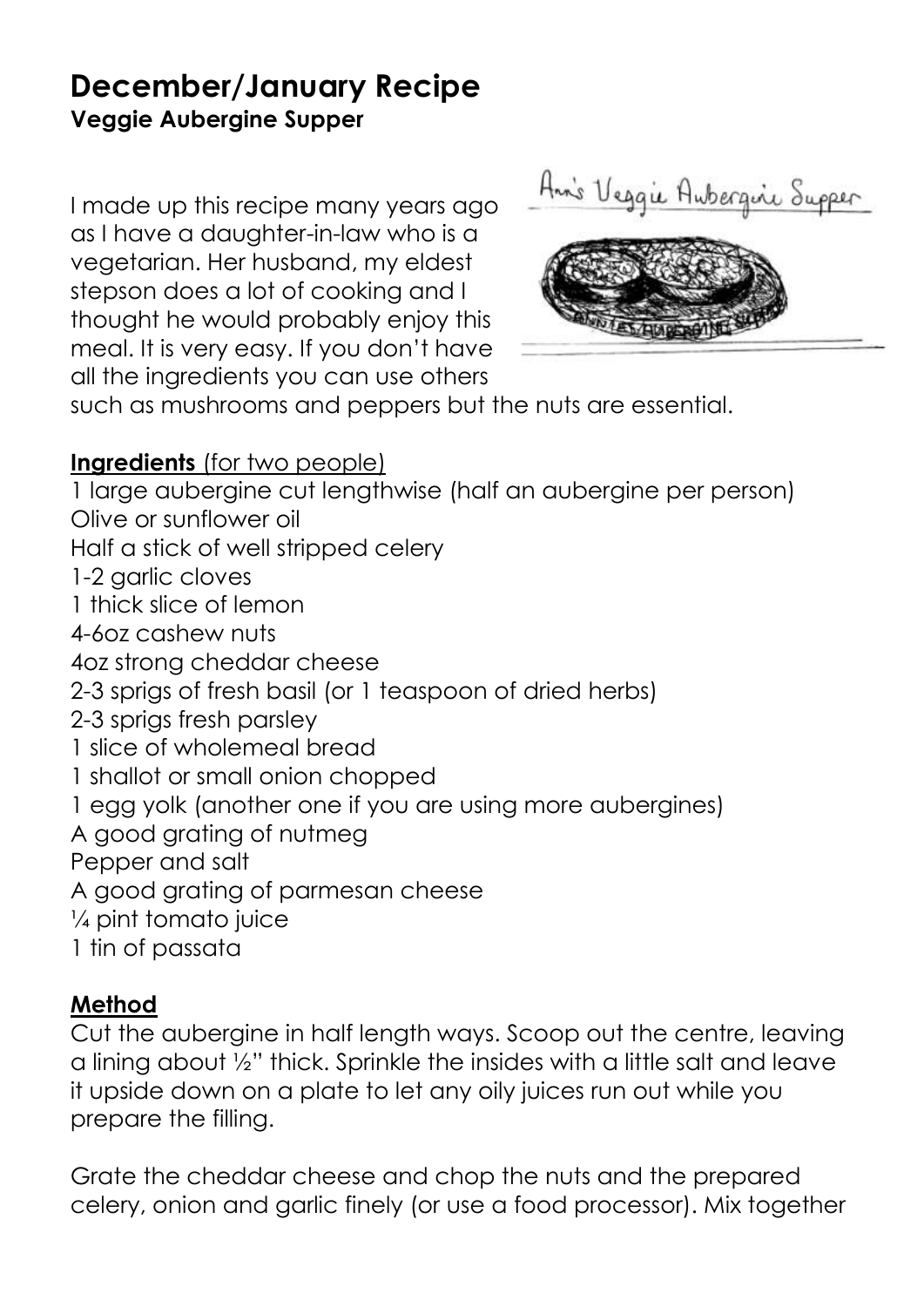and then add the bread crumbs, the innards of the aubergine, lemon juice, egg yolk and the grated parmesan.

Divide the mixture between the aubergine halves and then place in an oven proof dish. Pour in the tomato juice. Cook for about 45 minutes in a medium oven until the cheese on top has melted and is nicely browned. Serve with new potatoes with a little mint and some nice broccoli and extra tomato and onion sauce if wanted.

#### **Ann Way**

### **Valley Friends The Grand Canyon**

Following the notices, Jill introduced with pleasure our speaker, Michael Hoey, who retired from the Royal Engineers in 2009 about the same time as becoming a Grandfather. This inspired him to do something grand to mark the occasion! So as well as cycling the whole tow path of the Grand Union Canal, he walked the Great Wall of China, having previously done charity work organising exhibitions, teaching and doing other community work.

Michael's challenge now was to cross the Grand Canyon in Colorado. He planned to take the route from north to south on the Bright Angel Trail and gave us a vivid explanation, with slides, of the enormous and truly awesome geography and geology of the area. The Colorado River is 1,500 miles long and covers 277miles from east to west. Geologists flock to study the various rocks forming the canyon. Its width varies from 15 miles to 100 miles and the inner canyon varies from a few yards to 11 miles wide at the point where Michael crossed at one of three crossings. There are three small villages here. The fault called Bright Angel Canyon crosses the canyon looking towards the north rim which is 7,000 feet above sea level, with 8,500 feet difference between the north and the south rim.

The climate varies with the altitude, being very hot and wet at the bottom where there is lush vegetation. A forest of mainly pine trees and junipers covers miles of flat land on the mountains, with sage plants covering the ground. There are wild flowers and wild animals including snakes and various birds. The trail passes some temples and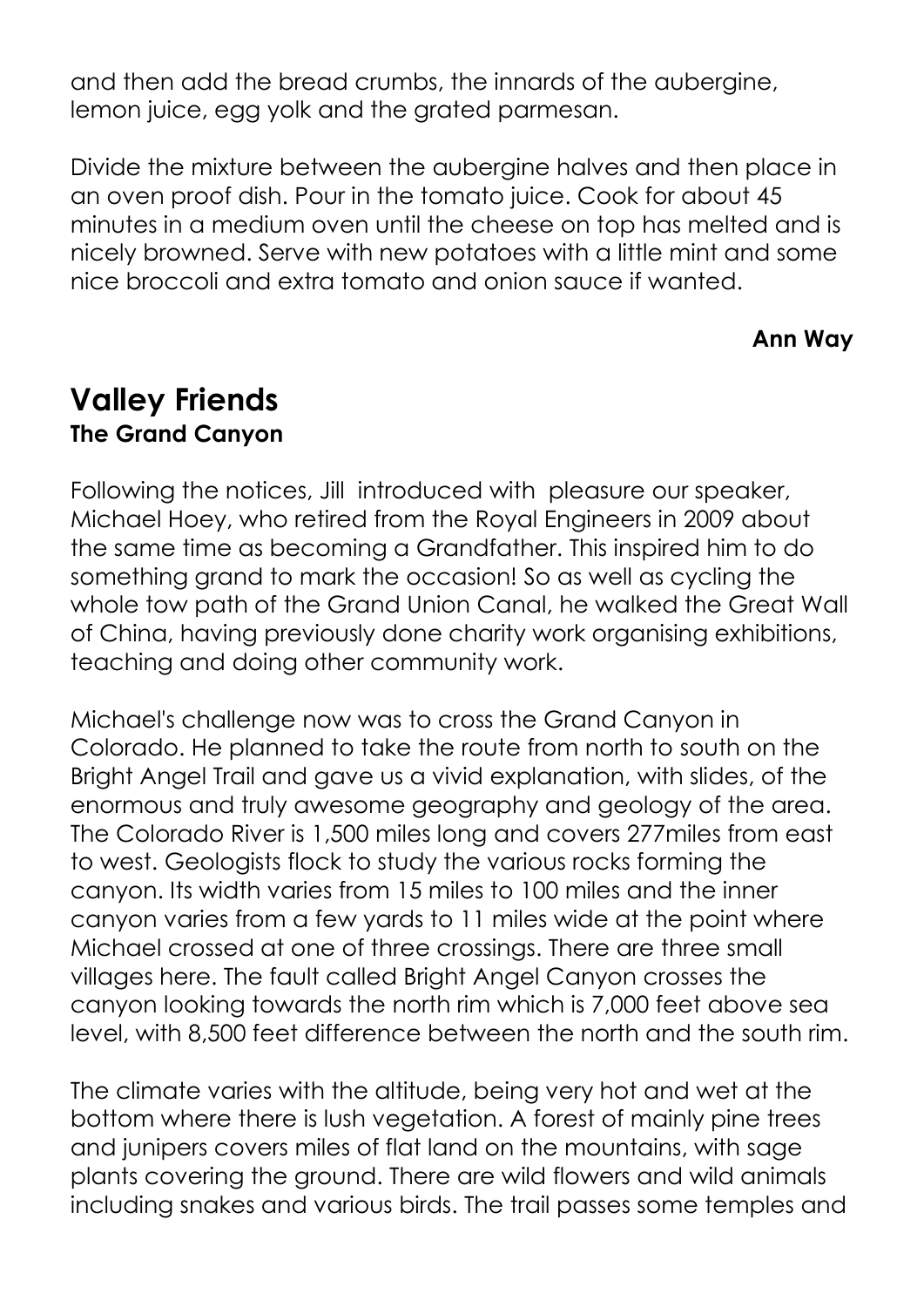an Indian reservation where cattle were grazing. There are some resting lodges where the all important water taps are to be found for water bottles to be replenished. The Bright Angel Trail is used by mules carrying freight that is heavier than their own body weight, but they are very nimble on the steep paths.

Michael showed us some dramatic slide views and wonderful coloured sunsets. He walked 50 miles in all, sometimes walking twelve miles a day. He was warmly thanked for his interesting talk and heartily congratulated on raising £5,500 to refurbish St Mary's church.

On December 5th we are making a Christmas table decoration with Londer Gray who is providing everything but we can add our own flowers etc if wished. Please bring £5.

#### **Joan Steel**

What if the three wise men had been three wise women? Well, they would have asked for directions and arrived on time, helped deliver the baby, cleaned the stable, brought a casserole and given the child must more practical gifts.

**Susan Periman from** *A Bucket of Surprises by J John & Mark Stibbe*

# **Good Companions**

At our November meeting we were entertained by Joan Dark and Rosemary Field, vocalists, with piano accompaniment from Monica Stephen in a programme of well known songs, some of which dated

from the days of the 1914 - 1918 war which we have recently been recalling. Wearing period dresses they led us in singing some of the choruses (sheets handed round reminded us of the words so we could join in). Included in one or two instances, were parodies of the serving troops as they endured apalling conditions in the trenches and dugouts and witnessed the mass slaughter, while making limited advances. Perhaps it was all summed up in the recitation of Rupert Brooke's famous poem 'The Soldier'.



We greatly appreciated the reminder of songs and tunes which we had learned in our childhood days and also about the events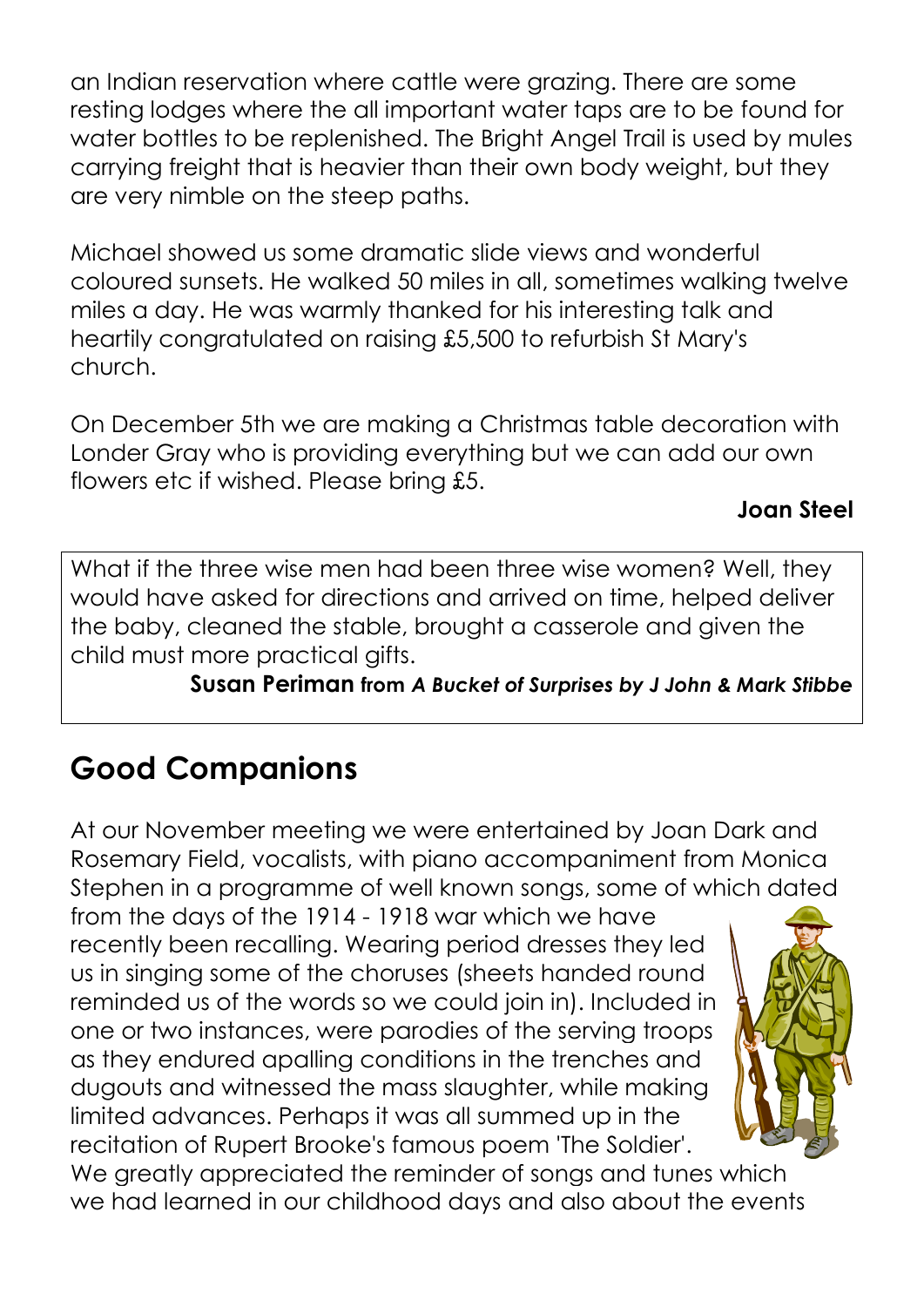behind them. Thank you to the three ladies.

Our December meeting sees our customary Christmas lunch. Next year's programme begins with the January meeting which will take place on 8th January in the small hall. It has been put back a week to avoid the bank holiday on the first of the month. Annual subs will be due. These remain at £15 per head.

#### **Michael Harris**

### **Decorating the Church for Christmas**

As usual, we will be decorating the church with holly, evergreens, sprayed seed heads, etc from about 9.30am on the morning of Christmas Eve. Any donations of seasonal greenery are most welcome and it would be wonderful to see some extra helpers to make the church look really beautiful and festive.



**Jean Godfrey**

### **From the Parish Registers**

#### Holy Baptisms

On Sunday, 19th October:

Sebastian Thomas and Charles David, sons of Neil and Marina Roblett of Main Road, Naphill.

Rafferty Edward Rhys, son of Rhys Willis and Emma Dickinson of Hughenden Road, High Wycombe

On Sunday, 2nd November:

Annabel, Daughter of Patrick and Suzanne Mackeown of Wyndham Avenue, High Wycombe;

The Departed:

Peter Frederick Elliott, aged 82; Dennis Edward Brown, aged 94; Charles Leslie Roberts, aged 91.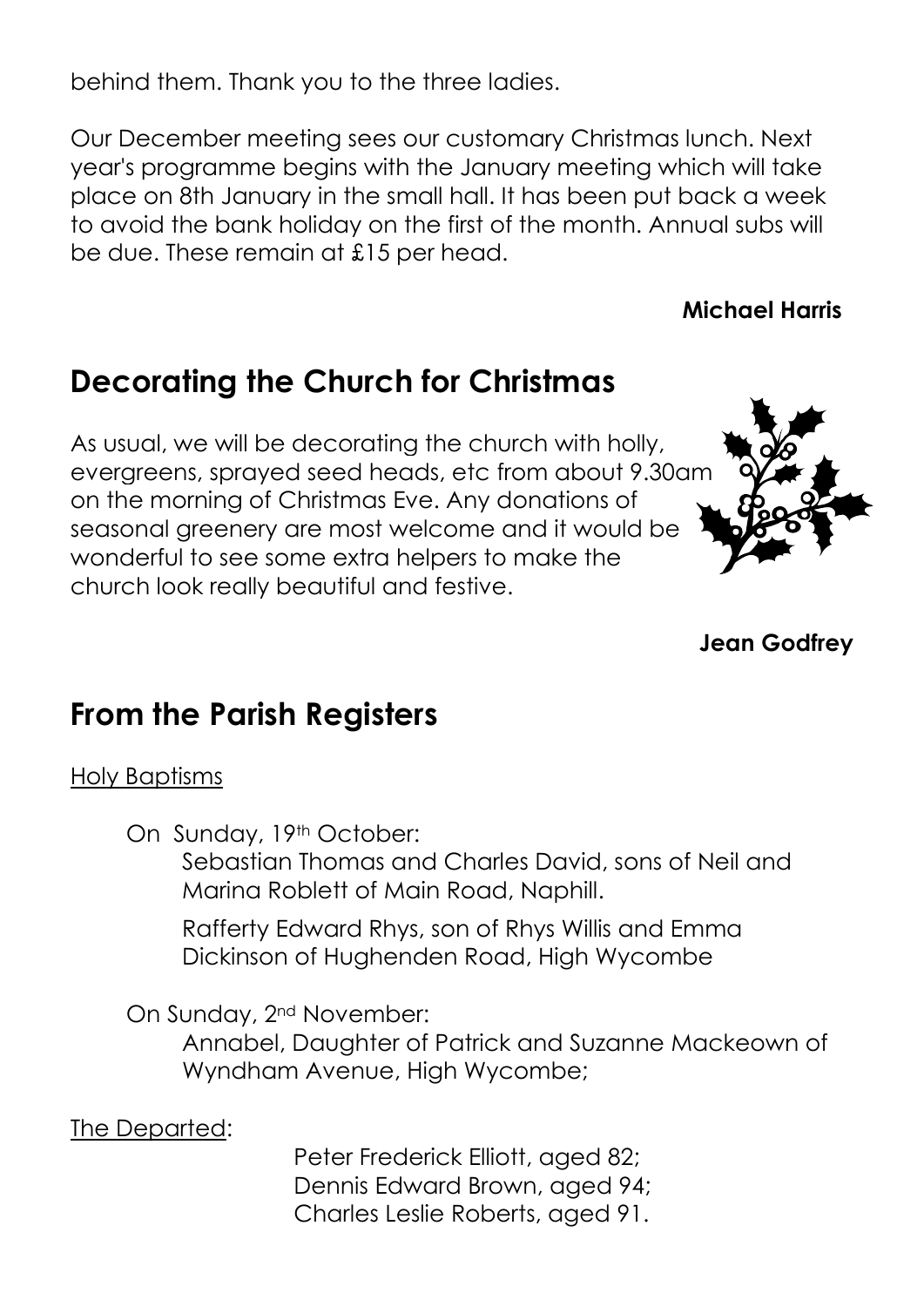# **The Lectionary – December 2014**

| Date             | Lesson                                            | Readers              |                  |                  |
|------------------|---------------------------------------------------|----------------------|------------------|------------------|
|                  |                                                   | 8.00 am/6 pm         | 9.00 am          | 10.45 am         |
| 7 <sup>th</sup>  | <b>Second Sunday of Advent</b>                    |                      |                  |                  |
|                  | Isaiah 40, $1 - 11$                               | P Hynard             | R or A Gee       | C Godfrey        |
|                  | 2 Peter 3, 8 - 15a                                | J Holmes             | J Palmer         |                  |
|                  | Mark 1, 1 - 8                                     | Priest               | Priest           |                  |
|                  | Evensong: Psalm 40                                |                      |                  |                  |
|                  | 1 Kings 22, 1 - 28                                | A Johnson            |                  |                  |
|                  | Romans $15, 4 - 13$                               | <b>B</b> Brice       |                  |                  |
| 14 <sup>th</sup> | <b>Third Sunday of Advent</b>                     |                      |                  |                  |
|                  | Isaiah 61, $1 - 4 & 8 - 11$                       | J Wilson             | H Farrar-Hockley | P Austin         |
|                  | 1 Thessalonians 5, $16 - 24$                      | L Smit               | S Brice (check   | H Byrne          |
|                  | John 1, 6 - 8 & 19 - 28                           | Priest               | which lesson)    | Priest           |
|                  | Psalm at 9 am: 126                                |                      |                  |                  |
|                  | Evensong: Psalm $68$ , $1 - 20$                   |                      |                  |                  |
|                  | Malachi 3, 1 - 4 & 4. all                         | L Smit               |                  |                  |
|                  | Philippians $4, 4 - 7$                            | S Brice              |                  |                  |
| 21 <sup>st</sup> | <b>Fourth Sunday of Advent</b>                    |                      |                  |                  |
|                  | 2 Samuel 7, 1 - 11 & 16                           | A Stacey             | C or J Tyrer     | Informal Service |
|                  | Romans 16, 25 - 27                                | J Dauncey            | A Jaycock        |                  |
|                  | Luke $1, 26 - 38$                                 | Priest               | Priest           |                  |
|                  | No Evensong: Service of Nine   Lessons and Carols |                      |                  |                  |
| 28th             | The Holy Innocents                                | NB: one Service only | today at 10am    |                  |
|                  | Jeremiah 31, 15 - 17                              |                      | Volunteer please |                  |
|                  | 1 Corinthians $1, 26 - 29$                        |                      | Volunteer please |                  |
|                  | Matthew 2, 13 - 18                                |                      | Priest           |                  |

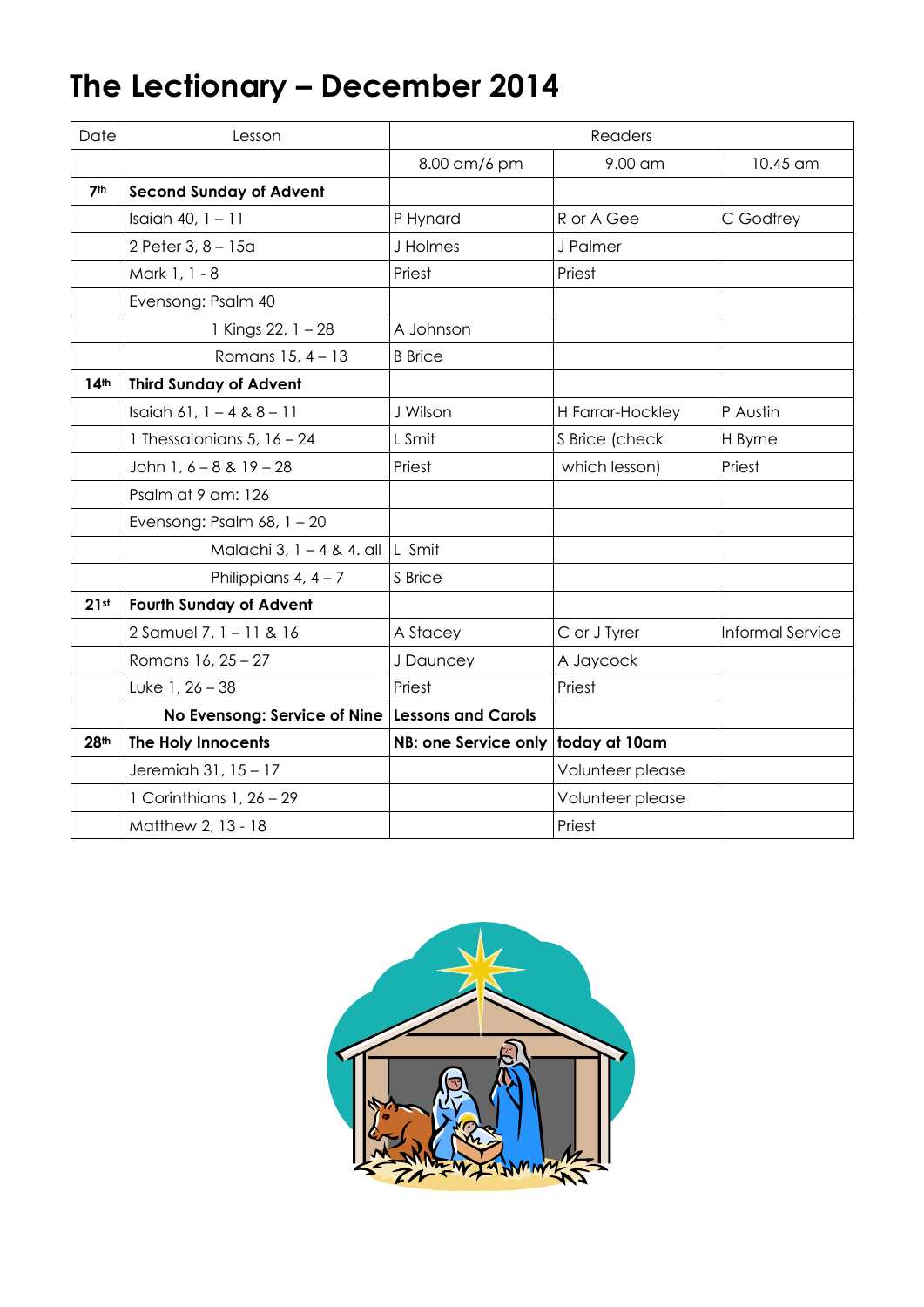# **The Lectionary – January 2015**

| Date             | Lesson                                                   | Readers        |         |                         |
|------------------|----------------------------------------------------------|----------------|---------|-------------------------|
|                  |                                                          | 8.00 am/6.00pm | 9.00 am | 10.45 am                |
| 4 <sup>th</sup>  | <b>Second Sunday of Christmas</b>                        |                |         |                         |
|                  | Jeremiah $31, 7 - 14$                                    |                |         | S Clark                 |
|                  | Ephesians $1, 3 - 14$                                    |                |         |                         |
|                  | John 1, 1 - 18                                           |                |         |                         |
|                  | Evensong: Psalm 135                                      |                |         |                         |
|                  | Isaiah $46, 3 - 13$                                      |                |         |                         |
|                  | Romans $12, 1 - 8$                                       |                |         |                         |
| 11 <sup>th</sup> | The Baptism of Christ                                    |                |         |                         |
|                  | Genesis $1, 1-5$                                         |                |         | R Stone                 |
|                  | Acts $19, 1 - 7$                                         |                |         | M Stone                 |
|                  | Mark $1, 4 - 11$                                         |                |         | Priest                  |
|                  | Psalm at 9 am: 29                                        |                |         |                         |
|                  | Evensong: Psalms 46 & 47                                 |                |         |                         |
|                  | Isaiah 42, $1 - 9$                                       |                |         |                         |
|                  | Ephesians 2, $1 - 10$                                    |                |         |                         |
| 18th             | <b>Second Sunday of Epiphany</b>                         |                |         |                         |
|                  | 1 Samuel 3, $1 - 20$                                     |                |         | <b>Informal Service</b> |
|                  | Revelation 5, $1 - 10$                                   |                |         |                         |
|                  | John1, 43 - 51                                           |                |         |                         |
|                  | Evensong: Psalm 96                                       |                |         |                         |
|                  | Isaiah 60, $9 - 22$                                      |                |         |                         |
|                  | Hebrews 6, 17 - 7, 10                                    |                |         |                         |
| 25 <sup>th</sup> | The Conversion of Paul                                   |                |         |                         |
|                  | Jeremiah 1, 4 - 10 or Acts 9, 1 - 22                     |                |         | J Steel                 |
|                  | Acts $9,1-22$ or Galatians 1, $1-16a$                    |                |         | A Dean                  |
|                  | Matthew $19, 27 - 30$                                    |                |         | Priest                  |
|                  | (Acts 9 must be used)                                    |                |         |                         |
|                  | Psalm at 9 am: 67                                        |                |         |                         |
|                  | Evensong: Psalm $119, 41 - 56$                           |                |         |                         |
|                  | Ecclesiasticus 39, $1 - 10$<br>Colossians $1, 24 - 2, 7$ |                |         |                         |

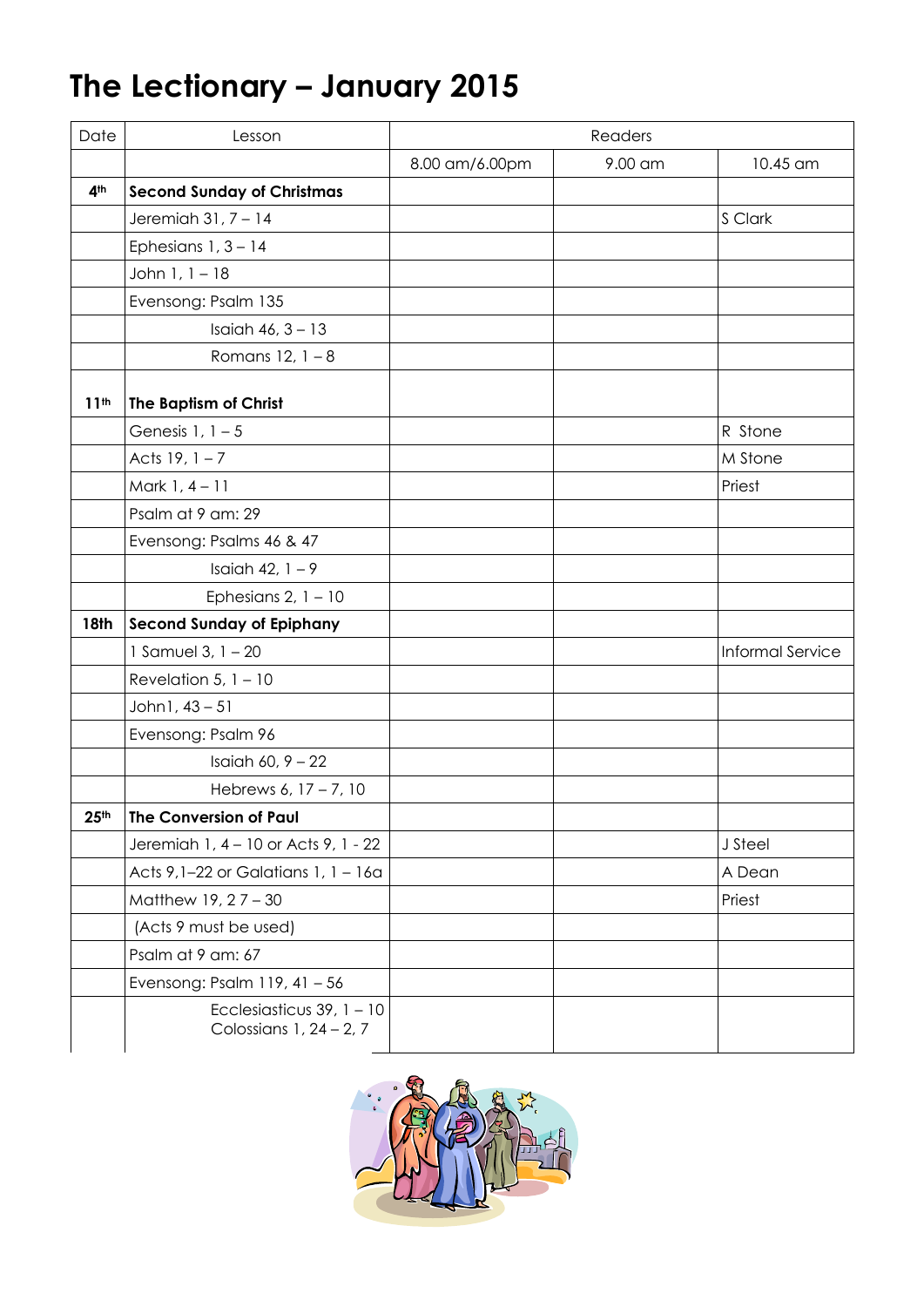### **DECEMBER 2014 CALENDAR**

| Mon | 1              |                     | <b>Andrew the Apostle</b>                                            |  |
|-----|----------------|---------------------|----------------------------------------------------------------------|--|
|     |                | $10.00$ am          | Holy Communion: Church (30 mins)                                     |  |
| Tue | $\overline{2}$ | 8.30 am             | Private Booking: Slough & Burnham Deanery Quiet Day: Church<br>House |  |
|     |                | 7.30 pm             | Mothers' Union Advent Service: Church House                          |  |
| Wed | 3              | 7.30 pm             | Alpha Course: Church House                                           |  |
| Thu | 4              | 9.00 am             | Christmas Unwrapped: Great Kingshill CE Combined School              |  |
|     |                | $6.00 \text{ pm}$   | Naphill Cubs and Scouts Carol Service: Church                        |  |
| Sun | $\overline{7}$ |                     | <b>Second Sunday of Advent</b>                                       |  |
|     |                | 8.00 am             | Holy Communion (Book of Common Prayer)                               |  |
|     |                | 9.00 am             | <b>Sung Communion</b>                                                |  |
|     |                | 10.45 am            | All Age Family Service                                               |  |
|     |                | 12 noon-3pm         | Winter Warmers: in aid of WaterAid                                   |  |
|     |                | $6.00 \text{ pm}$   | Evensong (Book of Common Prayer) (no sermon)                         |  |
| Tue | 9              | 11.30 am            | Private Booking: South Bucks Counselling Service: Church House       |  |
|     |                | 6.00 pm             | Naphill Guides and Brownies Carol Service: Church                    |  |
| Wed | 10             | 7.30 pm             | Alpha Course: Church House                                           |  |
| Thu | 11             | 8.00 am             | 24 hours of prayer for High Wycombe: North Room                      |  |
|     |                | 7.00 pm             | Private booking: Zither Concert, Church House                        |  |
| Fri | 12             | 7.00 pm             | Private booking: Christmas Carol Concert, Galanthus: Church          |  |
| Sun | 14             |                     | <b>Third Sunday of Advent</b>                                        |  |
|     |                | 8.00 am             | <b>Said Communion</b>                                                |  |
|     |                | 9.00 am             | Mattins (Book of Common Prayer)                                      |  |
|     |                | 10.45 am            | Family Communion with JC club                                        |  |
|     |                | 6.00 pm             | Evensong (Book of Common Prayer) (no sermon)                         |  |
| Wed | 17             | 11.00 am            | Pipers School: Prep and Pre-prep Carol Service                       |  |
|     |                | $2.00 \text{ pm}$   | Great Kingshill CE Combined School: Carol service                    |  |
| Thu | 18             | 10.30 am            | Tiny Tots' Fun service: Church                                       |  |
|     |                | 10.30 am            | Friendship morning: Church House                                     |  |
| Sun | 21             |                     | <b>Fourth Sunday of Advent</b>                                       |  |
|     |                | 8.00 am             | Holy Communion (said)                                                |  |
|     |                | $9.00$ am           | <b>Sung Communion</b>                                                |  |
|     |                |                     | 10.45 am Christingle Service                                         |  |
|     |                | $6.00 \text{ pm}$   | <b>Candlelit Service of Nine Lessons and Carols</b>                  |  |
| Wed | -24            |                     | <b>Christmas Eve</b>                                                 |  |
|     |                | 9.00 am             | Holy Communion: Church (30 mins)                                     |  |
|     |                | $3.00 \text{ pm}$   | <b>Crib Service</b>                                                  |  |
| Thu | 25             | 11.15 $pm$          | Midnight service of Holy Communion                                   |  |
|     |                | 8.00 am             | <b>Christmas Day</b>                                                 |  |
|     |                | 9.00 am             | Said Holy Communion:<br><b>Sung Communion Service</b>                |  |
|     |                | 11.00 am            | <b>Family Communion Service</b>                                      |  |
|     |                | $5.00 \text{ pm}$   | Carols by Candlelight (60 mins)                                      |  |
| Fri | 26             |                     | <b>Stephen, Deacon, Martyr</b>                                       |  |
| Sat | 27             |                     | <b>John, Apostle and Evangelist</b>                                  |  |
|     |                | $10.00$ am          | Holy Communion: Church (30 mins)                                     |  |
| Sun | 28             |                     | First Sunday of Christmas, Holy Innocents' Day                       |  |
|     |                | <b>NB:</b> 10.00 am | Holy Communion with Carols. This will be the only service in         |  |
|     |                |                     | this church today                                                    |  |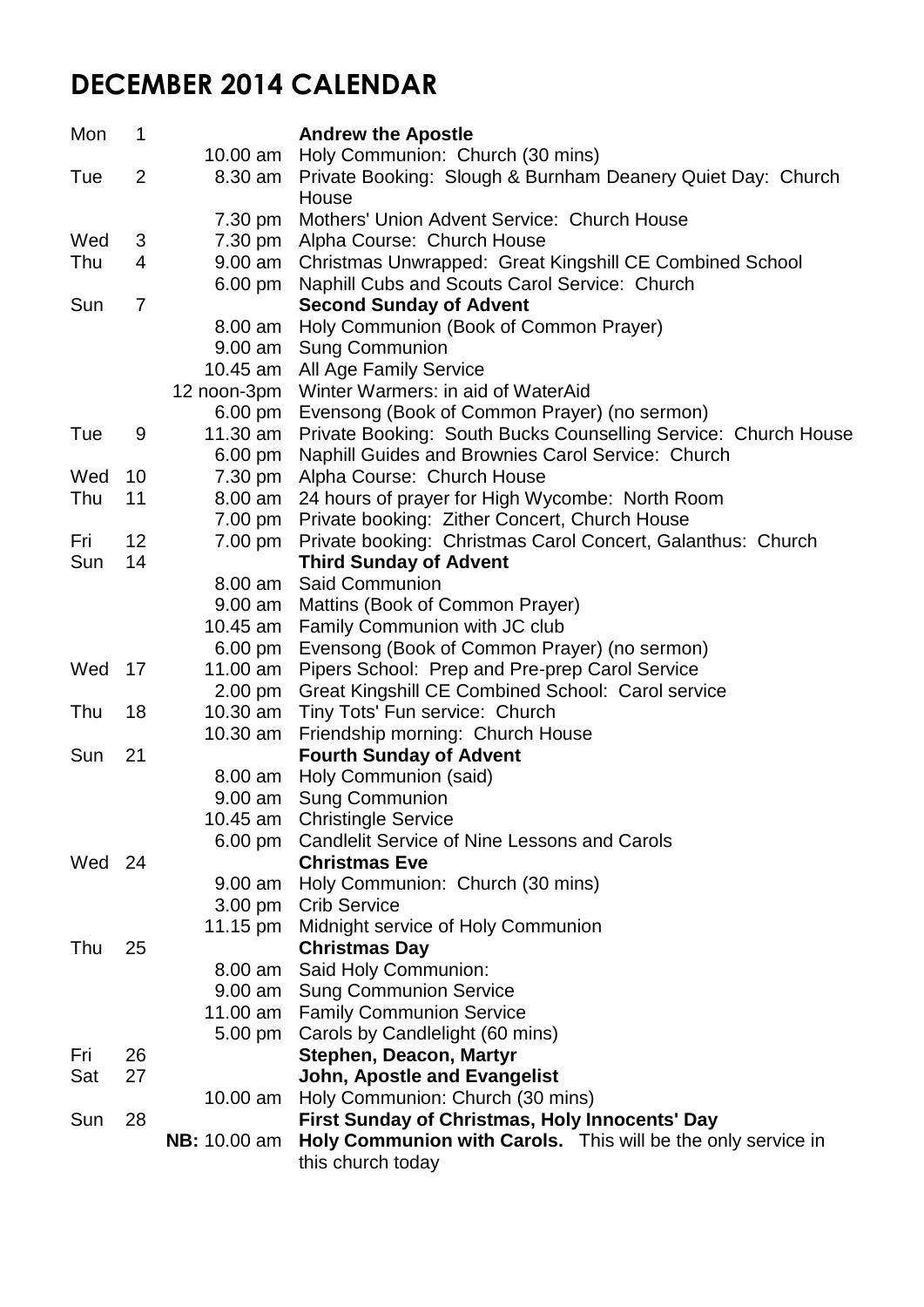### **JANUARY 2015 CALENDAR**

| Thu | 1  |                   | <b>Naming and Circumcision of Jesus</b>               |
|-----|----|-------------------|-------------------------------------------------------|
| Sun | 4  |                   | <b>Second Sunday of Christmas</b>                     |
|     |    | 8.00 am           | Holy Communion (Book of Common Prayer)                |
|     |    |                   | 9.00 am Sung Communion                                |
|     |    |                   | 10.45am All Age Family Service with baptisms          |
|     |    |                   |                                                       |
|     |    | $6.00 \text{ pm}$ | Evensong (Book of Common Prayer) (no sermon)          |
| Tue | 6  |                   | <b>Epiphany</b>                                       |
|     |    |                   | 8.00 pm Sung Eucharist: Church                        |
| Thu | 8  | 8.00 am           | 24 hours of prayer for High Wycombe: North Room       |
| Sun | 11 |                   | <b>Baptism of Christ</b>                              |
|     |    |                   | 8.00 am Holy Communion (said)                         |
|     |    |                   | 9.00 am Mattins (Book of Common Prayer)               |
|     |    |                   | 10.45 am Family Communion with JC club                |
|     |    |                   | 6.00 pm Evensong (Book of Common Prayer) (no sermon)  |
| Thu | 15 |                   | 10.30 am Tiny Tots' Service: Church                   |
| Sun | 18 |                   | <b>Second Sunday of Epiphany</b>                      |
|     |    |                   | 8.00 am Holy Communion (said)                         |
|     |    |                   | 9.00 am Sung Communion                                |
|     |    |                   | 10.45 am Informal Family Service with JC Club         |
|     |    | 10.30 am          | Private booking: Church House                         |
|     |    | $6.00 \text{ pm}$ | Evensong (Book of Common Prayer) (no sermon)          |
| Sat | 24 | 10.00 am          | Marriage Preparation Morning: Church House            |
| Sun | 25 |                   | <b>Conversion of Paul OR Third Sunday of Epiphany</b> |
|     |    | 8.00 am           | Holy Communion (said)                                 |
|     |    | $9.00$ am         | Mattins (Book of Common Prayer)                       |
|     |    | 10.45am           | Family Communion with JC club                         |
|     |    | $1.00 \text{ pm}$ | Private booking: Church House                         |
|     |    | $6.00 \text{ pm}$ | Evensong (Book of Common Prayer) (no sermon)          |

# **Communicants – October**

| Sundays                 | Weekdays |                                     |  |
|-------------------------|----------|-------------------------------------|--|
| $5th$ 19 + 38 = 57      |          | 18 <sup>th</sup> St Luke            |  |
| $12th$ 21 + 82 = 103    |          | 28 <sup>th</sup> Sts Simon and Jude |  |
| $19th$ $19 + 30 = 49$   |          |                                     |  |
| $26^{th}$ 29 + 72 = 101 |          |                                     |  |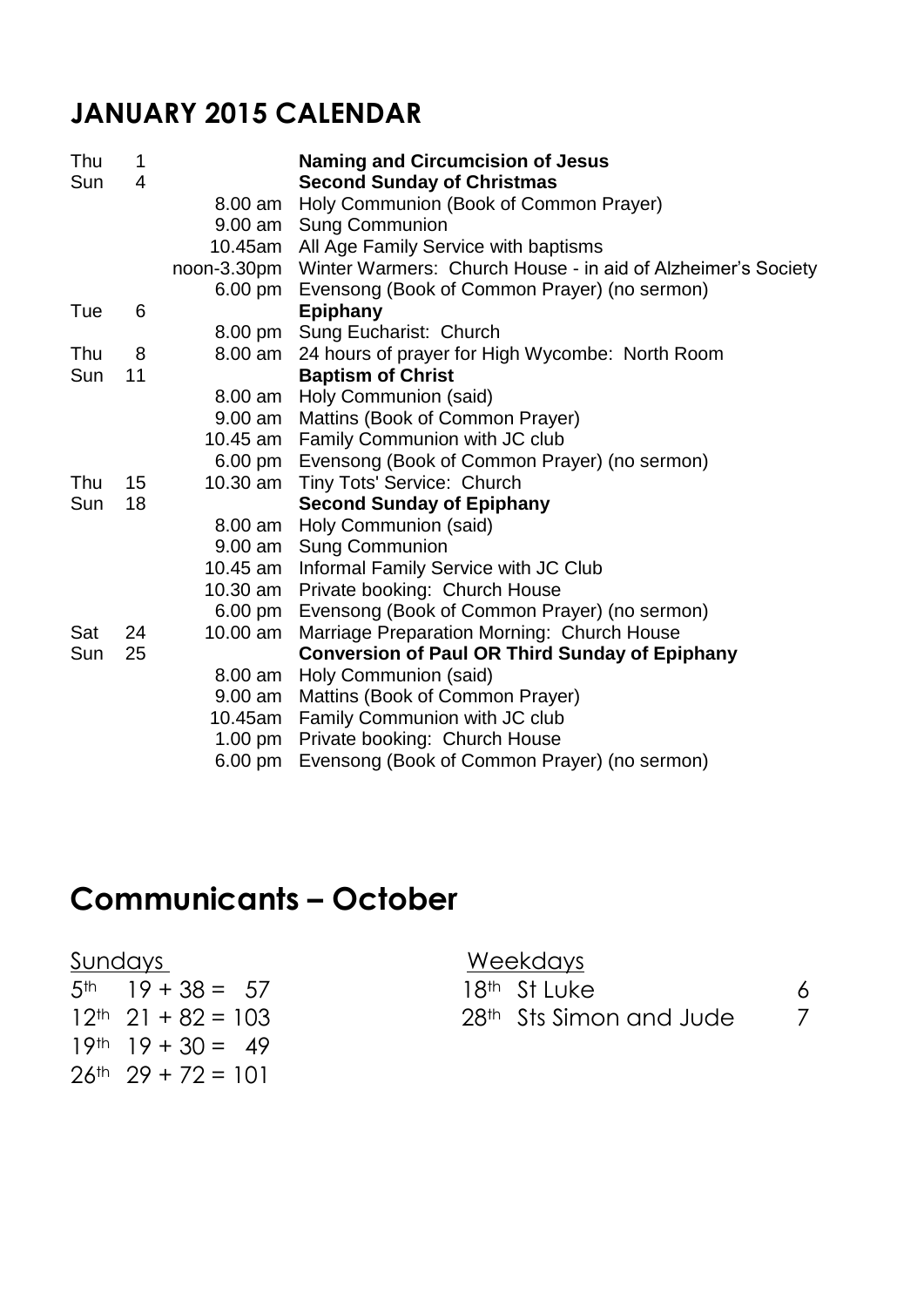# **The Lost Soul**



An inexperienced young pastor was to hold a graveside burial service at a pauper's cemetery for a down-and-out man with no family or friends. Not knowing where the cemetery was, he made several wrong turns and got lost. When he eventually arrived an hour late, the hearse was nowhere in sight, the digger was next to the hole

and the workmen were sitting under a tree eating lunch.

The diligent young priest went to the open grave and found the vault lid already in place. Feeling guilty because of his tardiness, he preached an impassioned and lengthy service, sending the deceased to the great beyond in style.

As he returned to his car, he overheard one of the workmen say to the other, 'I've been putting in septic tanks for twenty years and I've never seen anything like that'!

**\* \* \* \* \* \* \* \* \***



### **National Trust Events – December**

| Sat                                    | Countryside               | Countryside volunteering (one-off or                                    | $10am -$        |
|----------------------------------------|---------------------------|-------------------------------------------------------------------------|-----------------|
| 20 <sub>th</sub>                       | Workout                   | regular)                                                                | 4pm             |
| $1st$ –<br>$21^{st}$<br>(excl<br>24/25 | Christmas at<br>Hughenden | See the manor decorated; enjoy carols,<br>musicians, Christmas readings | $11am -$<br>3pm |
| $6^{th}$ &                             | Father                    | <b>Father Christmas and Christmas craft</b>                             | $11am -$        |
| 7th                                    | Christmas                 | activities                                                              | 4pm             |
| $13^{th}$ &                            | Father                    | <b>Father Christmas and Christmas craft</b>                             | $11am -$        |
| 14 <sub>th</sub>                       | Christmas                 | activities                                                              | 4pm             |
| $20^{th}$ &                            | Father                    | <b>Father Christmas and Christmas craft</b>                             | $11am -$        |
| 21st                                   | Christmas                 | activities                                                              | 4pm             |
| $26^{th} -$<br>31 <sup>st</sup>        | Christmas trail           | Garden-based trail with Christmas theme                                 | $11am -$<br>4pm |

#### **Contact Booking Office on 0844 249 1895 for price and booking details**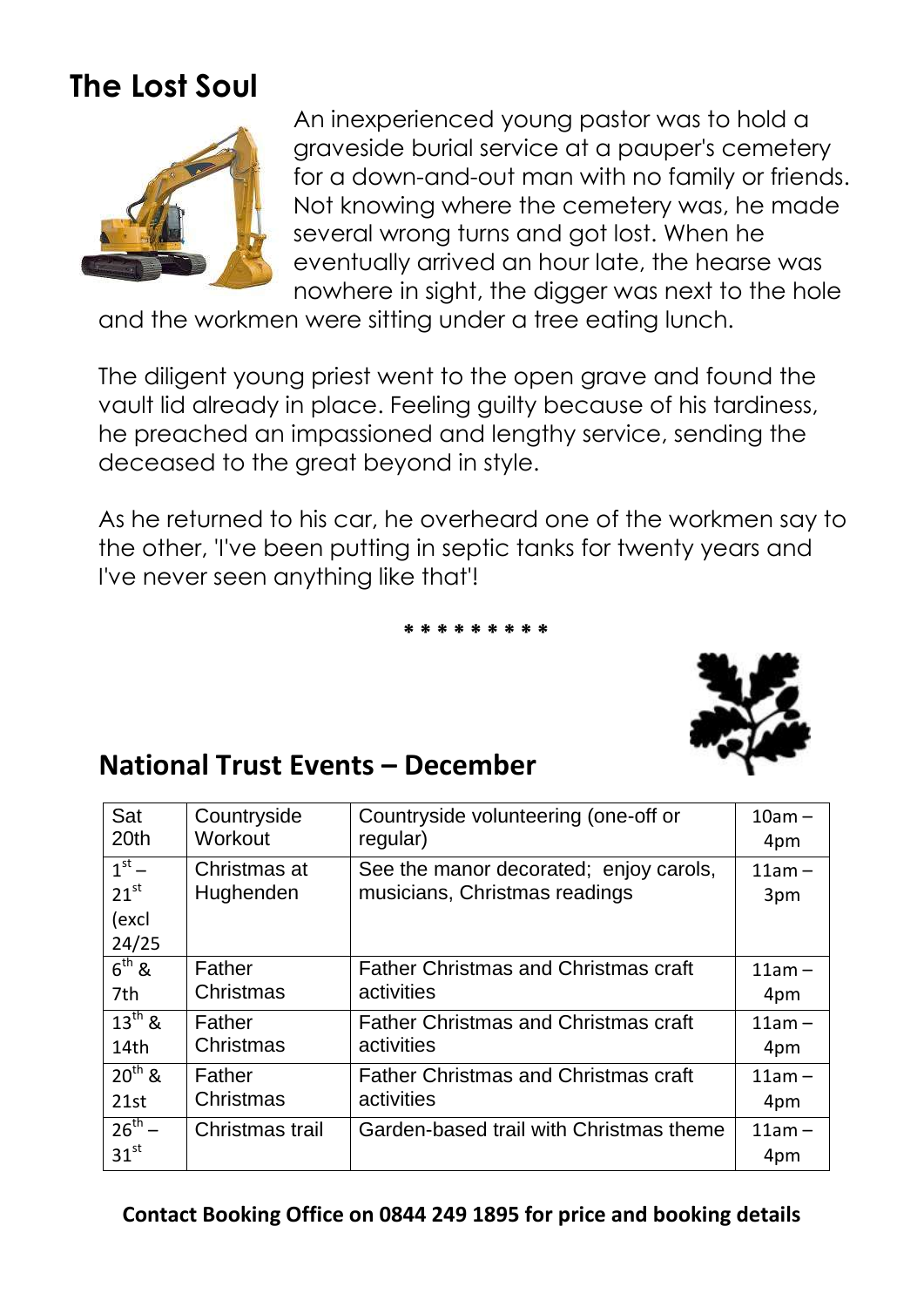### **Regular Meetings and Organisations Friendship Morning**

This is a get together in Church House on the 3rd Thursday each month at 10.30 a.m. It is primarily for those who are bereaved, who live on their own and for those who are lonely. The emphasis is very much on companionship and the atmosphere is light and cheerful. Please contact me if you think this is for you.

#### **Judith Camplisson – 01494 565108**

### **Babies & Toddlers @ St. Michael's**

Babies and Toddlers @ St. Michael's meets every Thursday from 9.30 -11.30am in Church House. Come for chat, play, craft and refreshments.

Included, every third Thursday of the month, will be 'Tiny Tots', a time of fun worship in Church.

For further details contact Kirstie Brewer – 07881 958002

| House groups   | <b>Weekdays</b>       | See weekly notice<br>sheet for details |
|----------------|-----------------------|----------------------------------------|
| CYFA (School   | alternate Sunday      | <b>Contact Mike Dean</b>               |
| Years $10+$    | evenings in term time | (463376) for details                   |
| D-CYFA (School | alternate Sunday      | <b>Contact Anne Dean</b>               |
| Years $7-9$    | evenings in term time | as above                               |

# **February 2015 Issue of** *Outlook*

*Outlook* is published on the 28 th of each month, except July and December. The Editors for the February edition are Chris and Jane Tyrer. Items for inclusion should reach the Editors by email at: mag@hughendenparishchurch.org.uk

Hand-written articles should be delivered or posted to Helen Byrne at 67 Friars Gardens, Hughenden Valley.

**ALL contributions to be received by 15th January 2015 please**

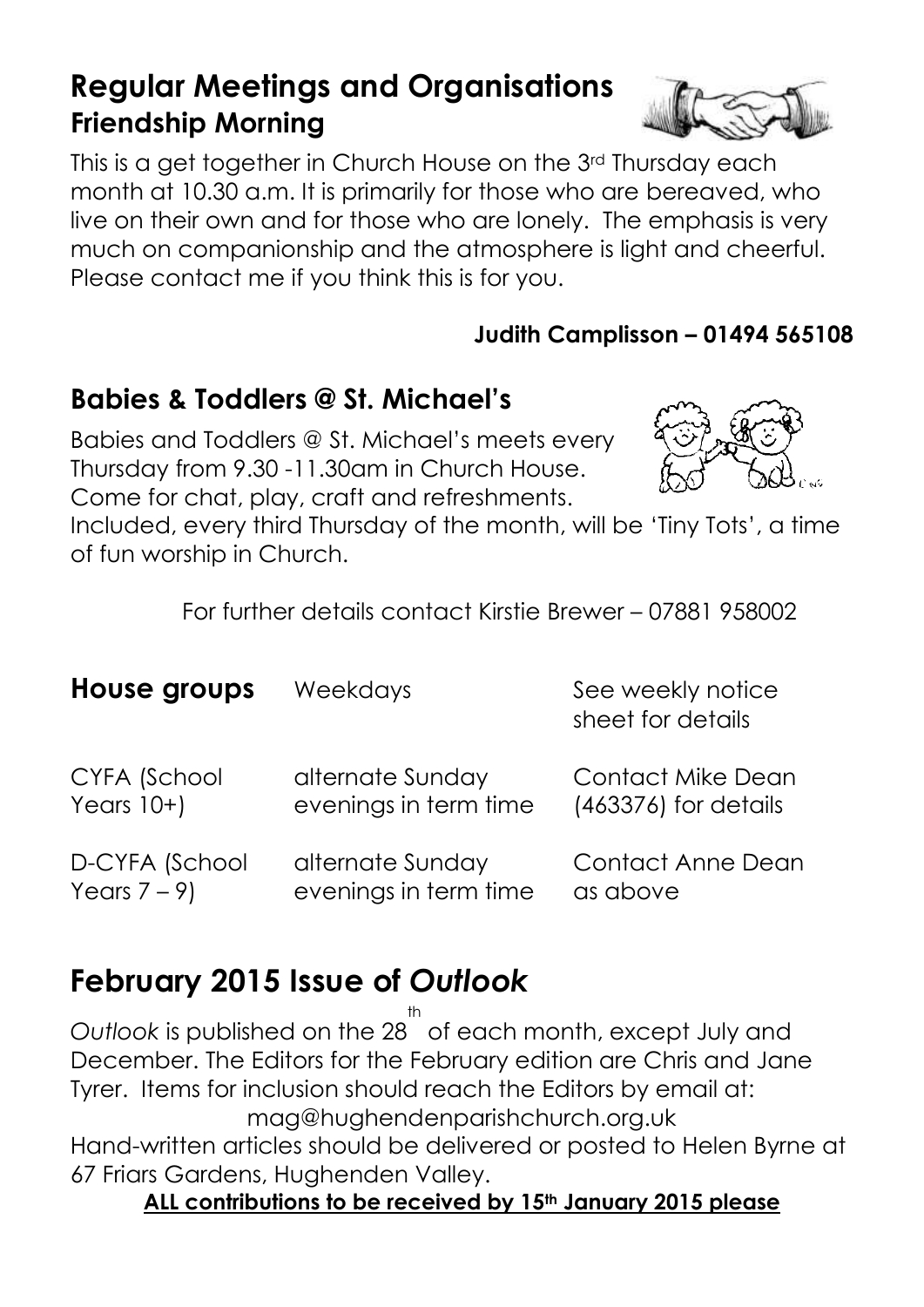#### *Who's Who at St Michael & All Angels*

| <b>VICAR AND AREA DEAN OF WYCOMBE</b>               | The Rev'd Simon Cronk        | 563439       |
|-----------------------------------------------------|------------------------------|--------------|
| <b>CURATE</b>                                       | The Rev'd Helen Peters       | 716772       |
| <b>CHURCHWARDENS</b>                                | <b>Brian Clark</b>           | 562801       |
|                                                     | Christopher Tyrer            | 01844 344650 |
| <b>PARISH CLERK &amp; VERGER</b>                    | Arthur Johnson               | 521471       |
| <b>PARISH ADMINISTRATOR</b>                         | Lin Smit                     | 462094       |
| <b>CHURCH NOTICES/WEBSITE</b>                       | <b>Ben Brice</b>             | 445899       |
| PCC LAY VICE CHAIRMAN                               | Anne Dean                    | 463376       |
| <b>PCC SECRETARY</b>                                | <b>Beryl Doran</b>           | 711909       |
| PCC ASSISTANT SECRETARY                             | <b>Clare Godfrey</b>         | 563296       |
| <b>PCC TREASURER</b>                                | Ian Faulkner                 | 07795 823914 |
| <b>PCC ASSISTANT TREASURER</b>                      | Arthur Johnson               | 521471       |
| <b>PLANNED GIVING SECRETARY</b>                     | Arthur Johnson               | 521471       |
| <b>TASK GROUP LEADERS:</b><br><b>COMMUNICATIONS</b> | Jane Tyrer                   | 01844 344650 |
| <b>PRAYER</b>                                       | Jane Tucker                  | 534989       |
| <b>YOUTH</b>                                        | Mike Dean                    | 463376       |
|                                                     | Helen Byrne (Co-ordinator)   | 564342       |
| <b>MISSION</b>                                      | Christopher Tyrer            | 01844 344650 |
| <b>OUTREACH &amp; SOCIAL</b>                        | <b>Frank Hawkins</b>         | 565050       |
| <b>ALPHA COURSE - ADMINISTRATOR</b>                 | <b>Diane Hawkins</b>         | 565050       |
| <b>ELECTORAL ROLL OFFICER</b>                       | Arthur Johnson               | 521471       |
| <b>DEANERY SYNOD REPRESENTATIVES</b>                | Arthur Johnson               | 521471       |
|                                                     | Churchwardens                | See above    |
| <b>DIOCESAN SYNOD REPRESENTATIVES</b>               | The Rev'd Simon Cronk        | 563439       |
|                                                     | Christopher Tyrer            | 01844 344650 |
| <b>ORGANIST AND CHOIRMASTER</b>                     | <b>Neil Brice</b>            | 445899       |
| <b>WORSHIP LEADER</b>                               | <b>Tony Sackville</b>        | 446035       |
| <b>TINY TOTS FUN WORSHIP</b>                        | Rev'd Helen Peters           | 716772       |
| AV AND SOUND SYSTEM                                 | <b>Frank Hawkins</b>         | 565050       |
| <b>SERVERS</b>                                      | Andrew Cole                  | 442191       |
| <b>MOTHERS' UNION PARISH LINK</b>                   | Ann McCarthy                 | 712004       |
| <b>CAPTAIN OF BELLRINGERS</b>                       | David Cornwall               | 714718       |
| <b>VALLEY WIVES</b>                                 | Jill Graves                  | 563813       |
| <b>CRECHE ROTA</b>                                  | Jane Lomas                   | 563629       |
| <b>HUGHENDEN BABY AND TODDLER GROUP</b>             | Kirstie Brewer               | 07881 958002 |
| <b>CHRISTIANS IN THE COMMUNITY</b>                  | Norma Clarke                 | 563116       |
| <b>FRIENDSHIP MORNING</b>                           | Judith Camplisson            | 565108       |
| <b>CHURCH HOUSE TEAS BOOKINGS</b>                   | Julia Grant                  | 711939       |
| <b>CHURCH COFFEE ROTA</b>                           | Sylvia Clark                 | 562801       |
| <b>CHURCH FLOWERS</b>                               | Jean Godfrey                 | 522198       |
| <b>CHURCH BOOKSTALL</b>                             | <b>Elaine Morley</b>         | 562714       |
| <b>CHURCH HOUSE BOOKINGS</b>                        | Parish Administrator         | 462094       |
| <b>HUGHENDEN VILLAGE HALL</b>                       | <b>Christine Powell</b>      | 07815 163269 |
| <b>NAPHILL VILLAGE HALL</b>                         | Norma Clark                  | 563116       |
| <b>OUTLOOK MAGAZINE EDITORS</b>                     | Sylvia Clark                 | 562801       |
|                                                     | <b>Bob &amp; Jane Tucker</b> | 534989       |
|                                                     | Christopher & Jane Tyrer     | 01844 344650 |
| <b>MAGAZINE PRINTING</b>                            | Brian Clark & Team           | 562801       |
| <b>MAGAZINE DISTRIBUTION</b>                        | Hilary Farrar-Hockley        | 528236       |